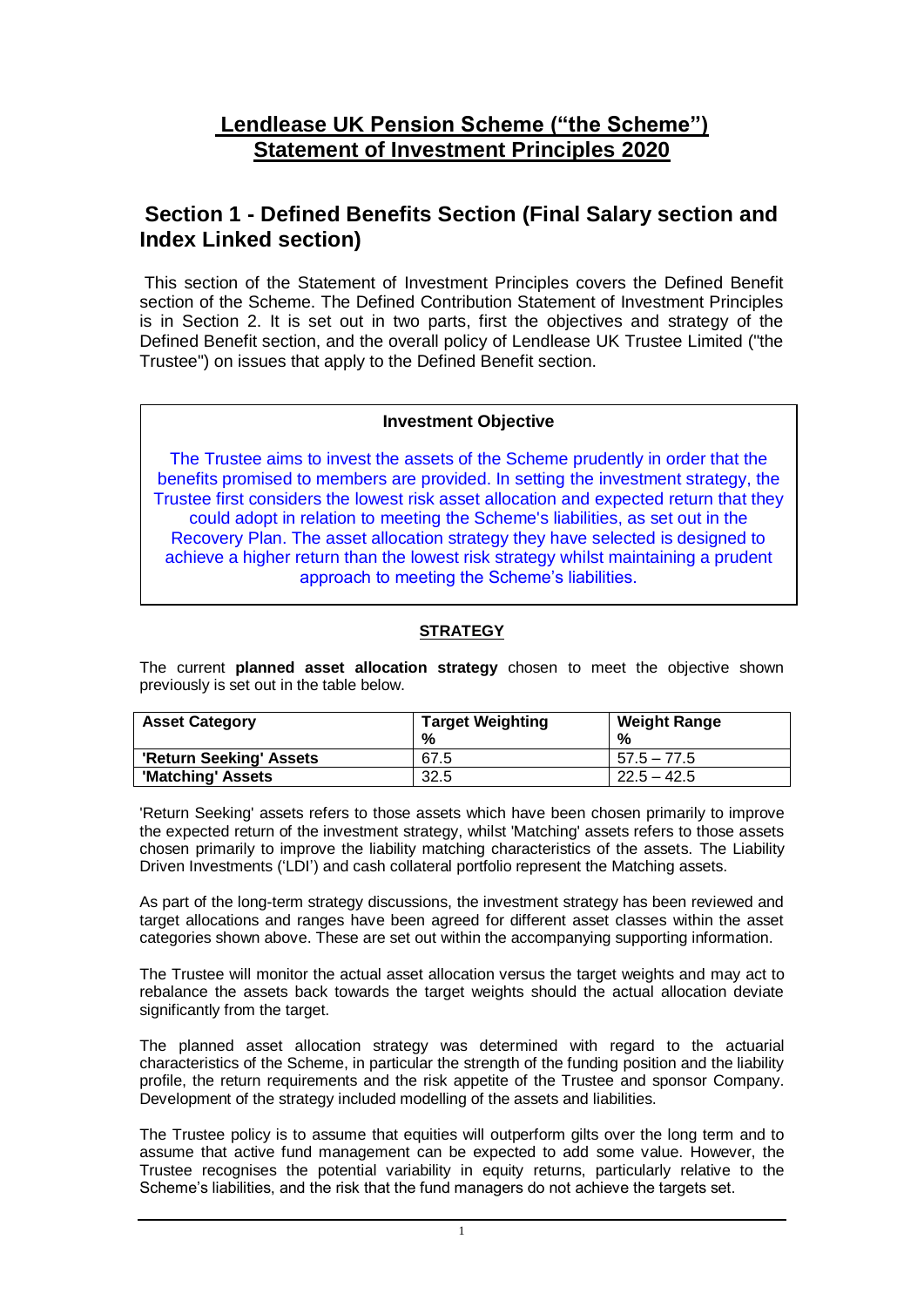When choosing the Scheme's planned asset allocation strategy, the Trustee considered written advice from their investment advisers and, in doing so, addressed the following:

- The need to consider a full range of asset classes.
- The risks and rewards of a range of alternative asset allocation strategies.
- The suitability of each asset class in context of the required return and risk appetite of the Trustee and sponsor Company.
- The need for appropriate diversification.
- The need for appropriate liquidity, with an appropriate proportion of the assets held being readily realisable if required.

In addition, the Trustee consulted with the Employer when setting this strategy.

*This Statement of Investment Principles is produced to meet the requirements of the Pensions Acts 1995 & 2004, the Occupational Pension Schemes (Investment) Regulations 2005 and to reflect the Government's Voluntary Code of Conduct for Institutional Investment in the UK*. *The Trustees also comply with the requirements to maintain and take advice on the Statement and with the disclosure requirements.*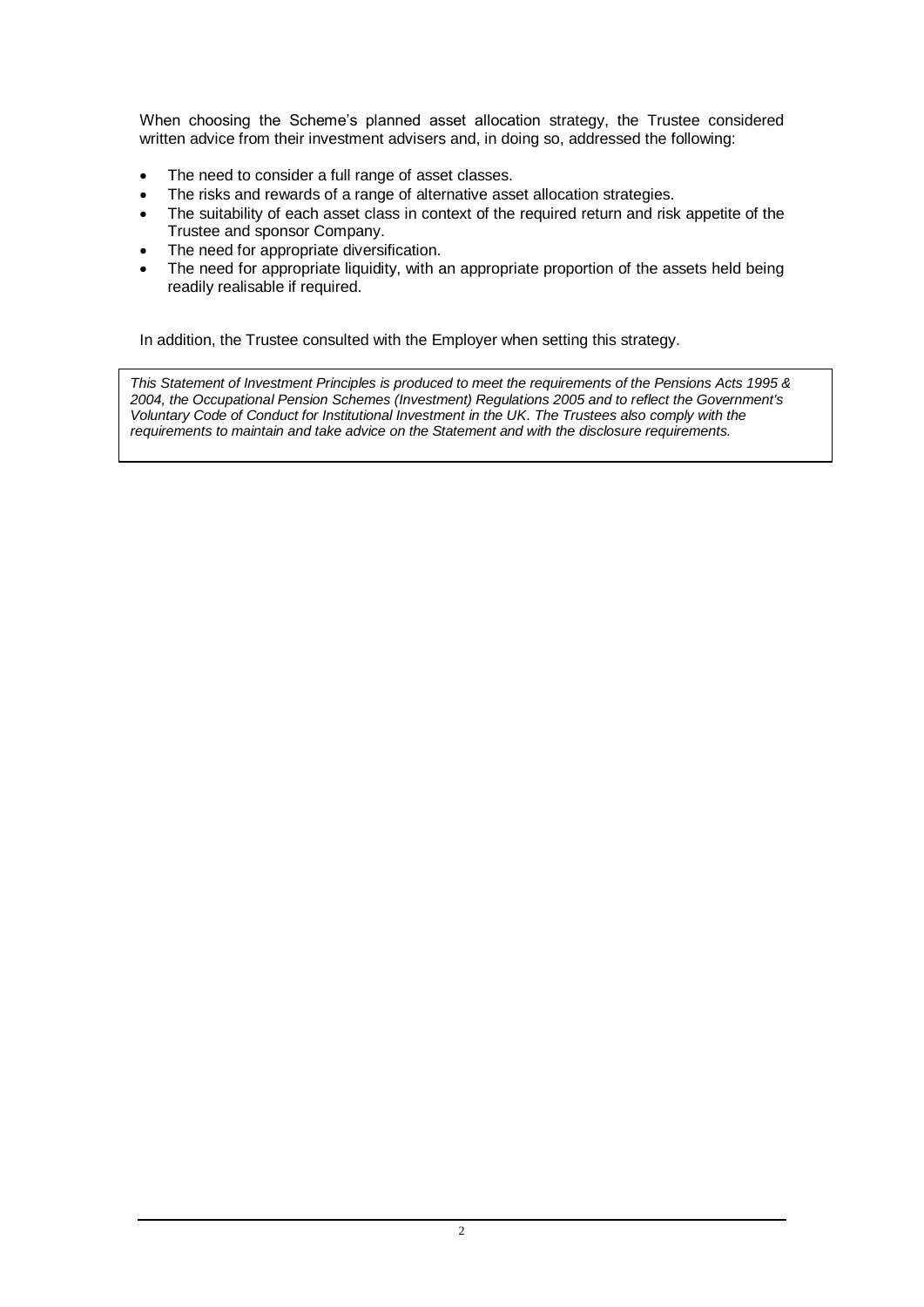### **IMPLEMENTATION**

The fund manager structure and investment objectives for each fund manager selected to implement the investment strategy have been set out within the accompanying supporting information.

### **RISK MEASUREMENT AND MANAGEMENT**

The Trustee recognises that the key risk to the Scheme is that it has insufficient assets to provide for 100% of its liabilities ("funding risk"). The Trustee has identified several risks which have the potential to cause deterioration in the Scheme's funding level and therefore contribute to funding risk. These are as follows:

- The risk of a significant difference in the sensitivity of asset and liability values to changes in financial and demographic factors ("mismatching risk"). The Trustee and their advisers considered this mismatching risk when setting the investment strategy and have specifically structured the Scheme's assets to include an allocation to matching assets to help reduce the financial element of the "mismatching risk".
- The risk of a shortfall of liquid assets relative to the Scheme's immediate liabilities ("cash flow risk"). The Trustee and their advisers manage the Scheme's cash flows taking into account the timing of future payments in order to minimise the probability that this occurs.
- The failure by the fund managers to achieve the rate of investment return assumed by the Trustee ("manager risk"). This risk is considered by the Trustee and their advisers both upon the initial appointment of the fund managers and on an ongoing basis thereafter. The Trustee has appointed a range of managers with different styles to diversify the risk of using a single manager.
- The failure to spread investment risk ("risk of lack of diversification"). The Trustee and their advisers considered this risk when setting the Scheme's investment strategy and have allocated investments across a broad range of assets and markets taking into account the expected performance of different markets.
- The possibility of failure of the Scheme's participating Employer ("covenant risk"). The Trustee and their advisers considered this risk when setting investment strategy and consulted with the Employer as to the suitability of the proposed strategy. The Trustee receives regular reports on the financial health of the Employer.
- The risk of fraud, poor advice or acts of negligence ("operational risk"). The Trustee has sought to minimise such risk by ensuring that all advisers and third-party service providers are suitably qualified and experienced, and that suitable liability and compensation clauses are included in all contracts for professional services received.
- The risk of currency fluctuations significantly impacting on the Scheme. The Trustee recognises the Scheme's liabilities are in Sterling. Where assets are invested in nonsterling currencies consideration is given to hedging the currency risk where practical and appropriate. The Trustee currently hedges some of the US dollar, euro and Swiss franc currency exposure within the equity portfolio back to sterling to reduce risk.

The risk that environmental, social and governance factors including climate change negatively impact the value of investments held if not understood and evaluated properly. The Trustee considers this risk by taking advice from their investment adviser when setting the Scheme's asset allocation, when selecting managers and when monitoring their performance. Due to the complex and interrelated nature of these risks, the Trustee considers some of these risks in a qualitative rather than quantitative manner. Some of these risks are modelled explicitly as part of each formal investment strategy review (normally every three years).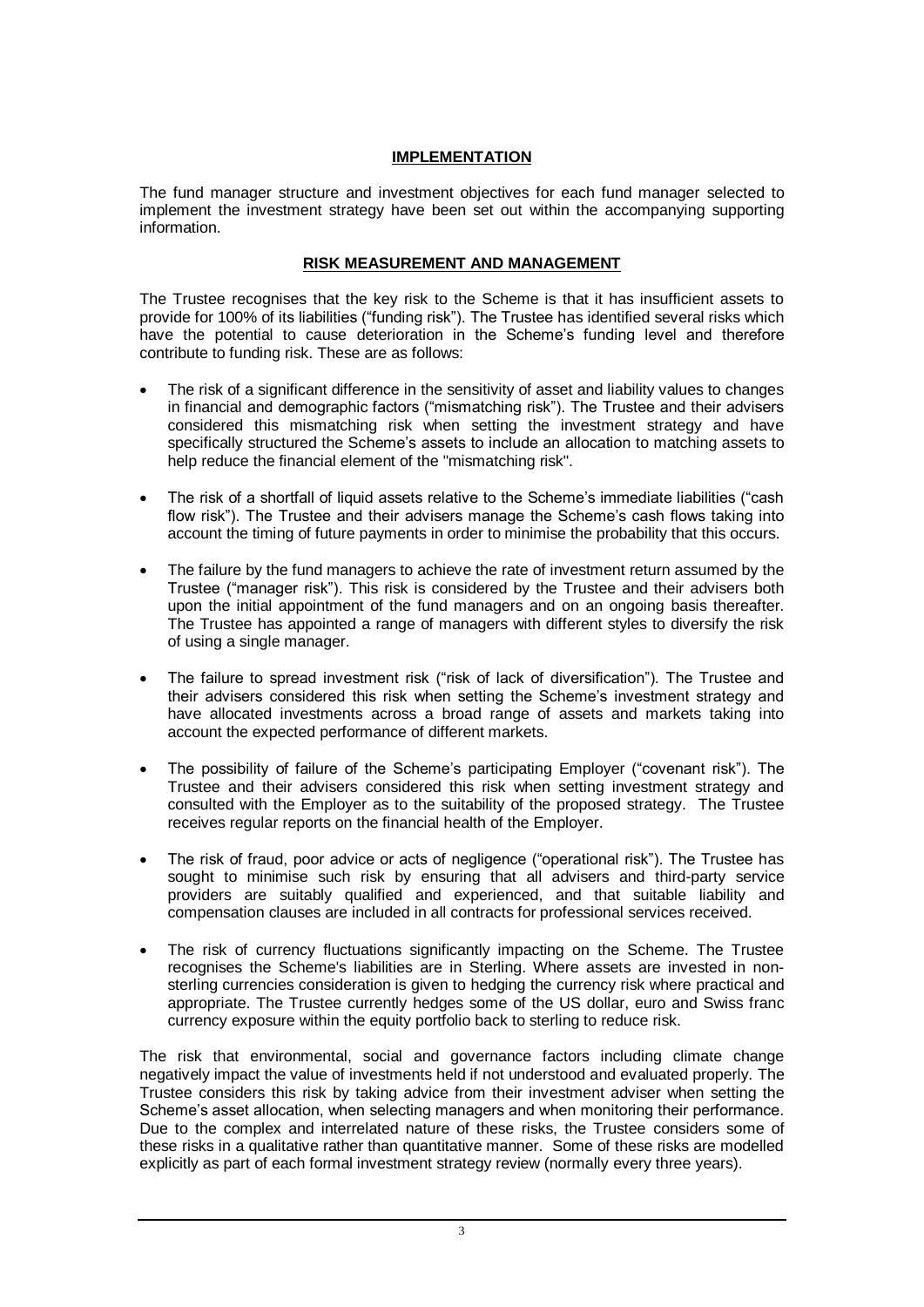Having set an investment objective which relates directly to the Scheme's liabilities and implemented it using a range of fund managers, the Trustee policy is to monitor, where possible, these risks regularly. The Trustee receives regular reports showing:

- Actual funding level versus the Scheme specific funding objective.
- Performance versus the Scheme investment objective.
- Performance of individual fund managers versus their respective targets.
- Any significant issues with the fund managers that may impact their ability to meet the performance targets set by the Trustee.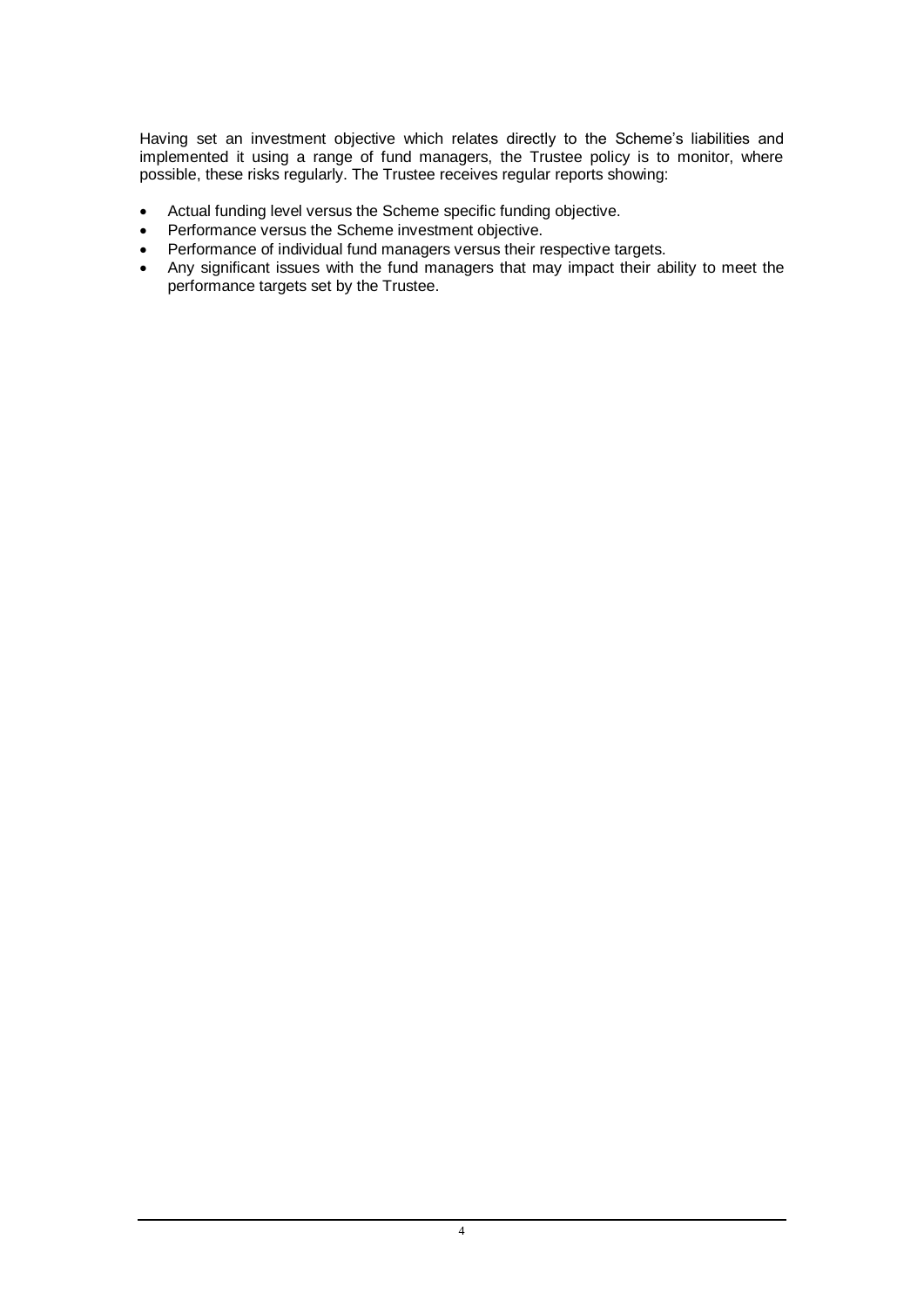#### **GOVERNANCE AND IMPLEMENTATION**

The Trustee is responsible for the investment of the Scheme's assets. The Trustee takes some decisions, having taken appropriate advice and also delegates to others where appropriate. When deciding which decisions to take themselves and which to delegate, the Trustee has considered whether they have the appropriate training and expert advice in order to make an informed decision. The Trustee has established the following decision-making structure. The Trustee maintains the overall decision-making power however, an Investment Sub-Committee assists the Trustee with their investment decisions and provides suitable recommendations. An overview of the decision-making structure is given below:

| <b>Trustee</b>                                                                                                                                                                                                                                                                                                              | <b>Investment Sub-Committee</b>                                                                                                                                                                                                                                                                                                                                                                                  |
|-----------------------------------------------------------------------------------------------------------------------------------------------------------------------------------------------------------------------------------------------------------------------------------------------------------------------------|------------------------------------------------------------------------------------------------------------------------------------------------------------------------------------------------------------------------------------------------------------------------------------------------------------------------------------------------------------------------------------------------------------------|
| • Monitor actual returns versus Scheme<br>investment objective.<br>• Set structures and processes for carrying<br>out their role.<br>• Select and<br>monitor<br>planned<br>asset<br>allocation strategy.<br>• Select and appoint fund managers as well<br>as investment advisers.<br>• Appoint Trustee members<br>the<br>οf | Make recommendations to Trustee on:<br>$\bullet$<br>$-$ Structure<br>for<br>implementing<br>investment strategy.<br>- Selection of investment advisers and<br>fund managers.<br>Monitor fund managers.<br>$\bullet$<br>Monitor direct investments.<br>$\bullet$<br>Regularly review Cost Transparency<br>$\bullet$<br>policies for compliance with regulatory                                                    |
| <b>Investment Sub-Committee</b><br>• Select and review direct investments (see<br>below).<br>• Consider<br>recommendations<br>from<br>the<br>Investment Sub-Committee.<br>• Make ongoing decisions relevant to the<br>operational principles of the Scheme's<br>investment strategy                                         | requirements.<br>Regularly review Responsible Investment<br>$\bullet$<br>policies for compliance with regulatory<br>requirements.                                                                                                                                                                                                                                                                                |
| <b>Investment Adviser</b>                                                                                                                                                                                                                                                                                                   | <b>Fund Managers</b>                                                                                                                                                                                                                                                                                                                                                                                             |
| • Advise on all aspects of the investment of<br>Scheme's<br>including<br>the<br>assets.<br>implementation.<br>• Advise on this statement.<br>• Provide required training.                                                                                                                                                   | Operate within<br>this<br>the<br>terms<br>Οf<br>$\bullet$<br>statement and their written contracts.<br>• Select individual investments with regard<br>to their suitability and diversification.<br>Advise Trustee on suitability of the<br>$\bullet$<br>indices in their benchmarks.<br>Take into account socially responsible<br>$\bullet$<br>investment criteria, including ESG factors<br>and climate change. |

Aon has been selected as investment adviser to the Trustee and Investment Sub-Committee for the Defined Benefit Scheme. They operate under an agreement to provide a service such that the Trustee and the Investment Sub-Committee are fully briefed to take decisions themselves where appropriate and to monitor those they delegate. Aon are paid on a time cost basis for the work they undertake for the Scheme although fixed fees may be negotiated by the Trustee for certain projects. This structure has been chosen to ensure that costeffective, independent advice is received.

The Trustee has delegated all day-to-day decisions about the investments that fall within each mandate, including the realisation of investments, to the relevant fund manager through a written contract

#### **Arrangements with Asset Managers**

The Trustee regularly monitors the Scheme's investments to consider the extent to which the investment strategy and decisions of the asset managers are aligned with the Trustee's policies. This includes monitoring the extent to which asset managers: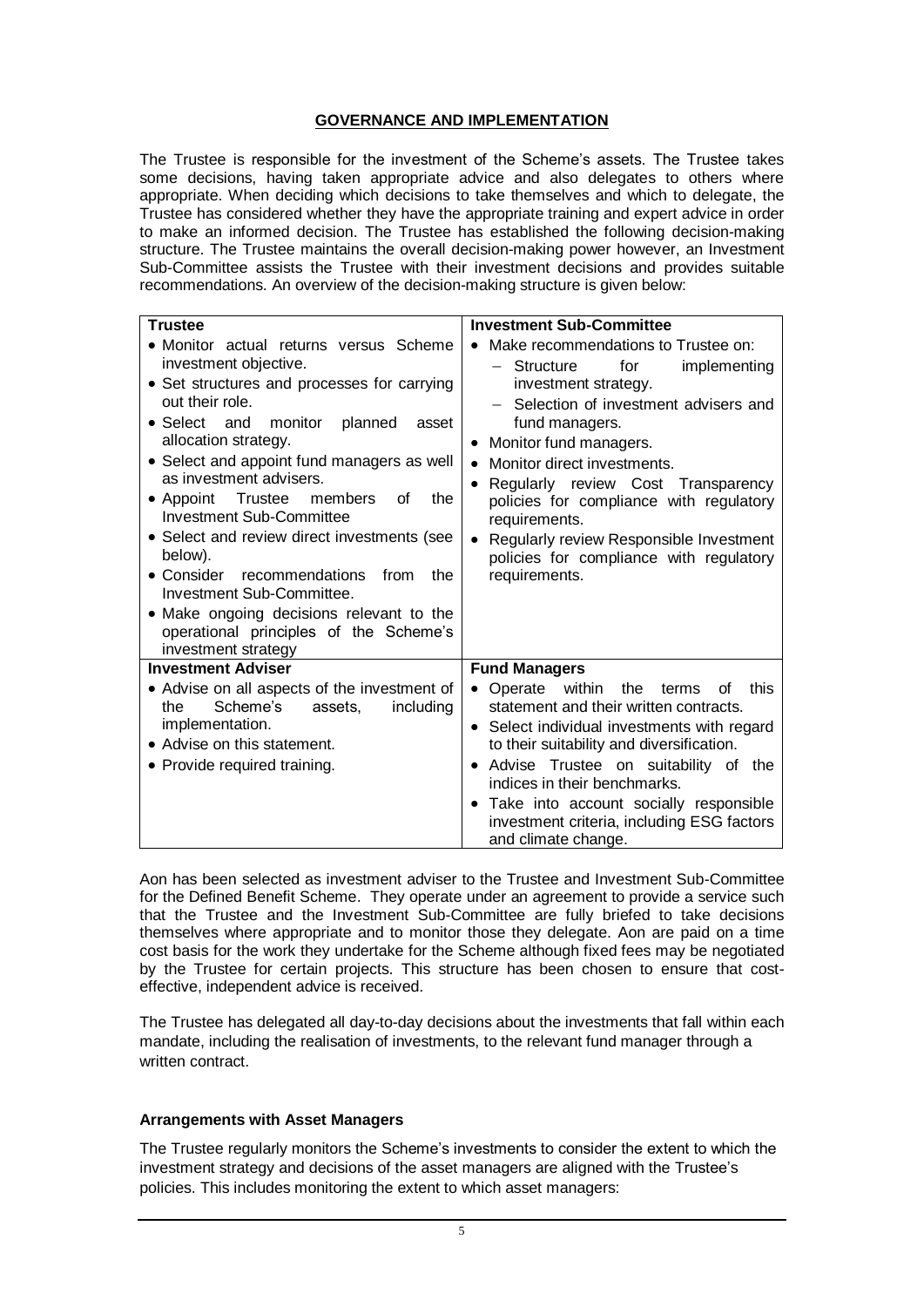- make decisions based on assessments about medium- to long-term financial performance of an issuer of debt or equity; and
- engage with issuers of debt or equity in order to improve their performance in the medium- to long-term.

The Trustee is supported in this monitoring activity by their investment consultant.

The Trustee expects its managers to take account of financially material considerations (including but not limited to climate change and other ESG considerations) in the selection, retention and realisation of investments over the time needed to fund future benefits by the investments of the Scheme, in accordance with section 36(5) of the Pensions Act 1995.

The Trustee receive quarterly reports and verbal updates from the investment consultant on various items including the investment strategy, performance, and longer-term positioning of the portfolio. The Trustee focuses on longer-term performance when considering the ongoing suitability of the investment strategy in relation to the Scheme objectives and assesses the performance of asset managers against the Trustee's policies and objectives over rolling time periods designed to take account of longer term performance (e.g. 3-5 years).

The Trustee also receives annual stewardship reports on the monitoring and engagement activities carried out by their asset manager, which supports the Trustee in determining the extent to which the Scheme's engagement policy has been followed throughout the year.

Before appointment of a new asset manager, the Trustee reviews the governing documentation associated with the investment and will consider the extent to which it aligns with the Trustee's policies. Where it is not possible to make changes to the governing documentation, for example if the Scheme invests in a collective vehicle, then the Trustee will express their expectations to the asset managers by other means (such as through a side letter, in writing, or verbally at Trustee meetings).

The Trustee believes that having appropriate governing documentation, setting clear expectations to the asset managers by other means (where necessary), and regular monitoring of asset managers' performance and investment strategy, is in most cases sufficient to incentivise the asset managers to make decisions that align with the Trustee's policies and are based on assessments of medium- and long-term financial performance.

Where asset managers are considered to make decisions that are not in line with the Trustee's policies, expectations, or the other considerations set out above, the Trustee will typically first engage with the manager but could ultimately replace the asset manager where this is deemed necessary.

There is typically no set duration for arrangements with asset managers, although the continued appointment for all asset managers will be reviewed periodically, and at least every three years. For certain closed ended vehicles, the duration may be defined by the nature of the underlying investments.

The Trustee does not regularly incentivise or monitor asset managers in relation to taking into account non-financial criteria of the investments selected, retained and realised on their behalf. This is because the Trustee's policy is to not explicitly take into account non-financial factors in setting and implementing the Scheme's investment strategy (see below).

### **Stewardship – Voting and Engagement**

The Trustee recognises the importance of their role as a steward of capital and the need to ensure the highest standards of governance and promotion of corporate responsibility in the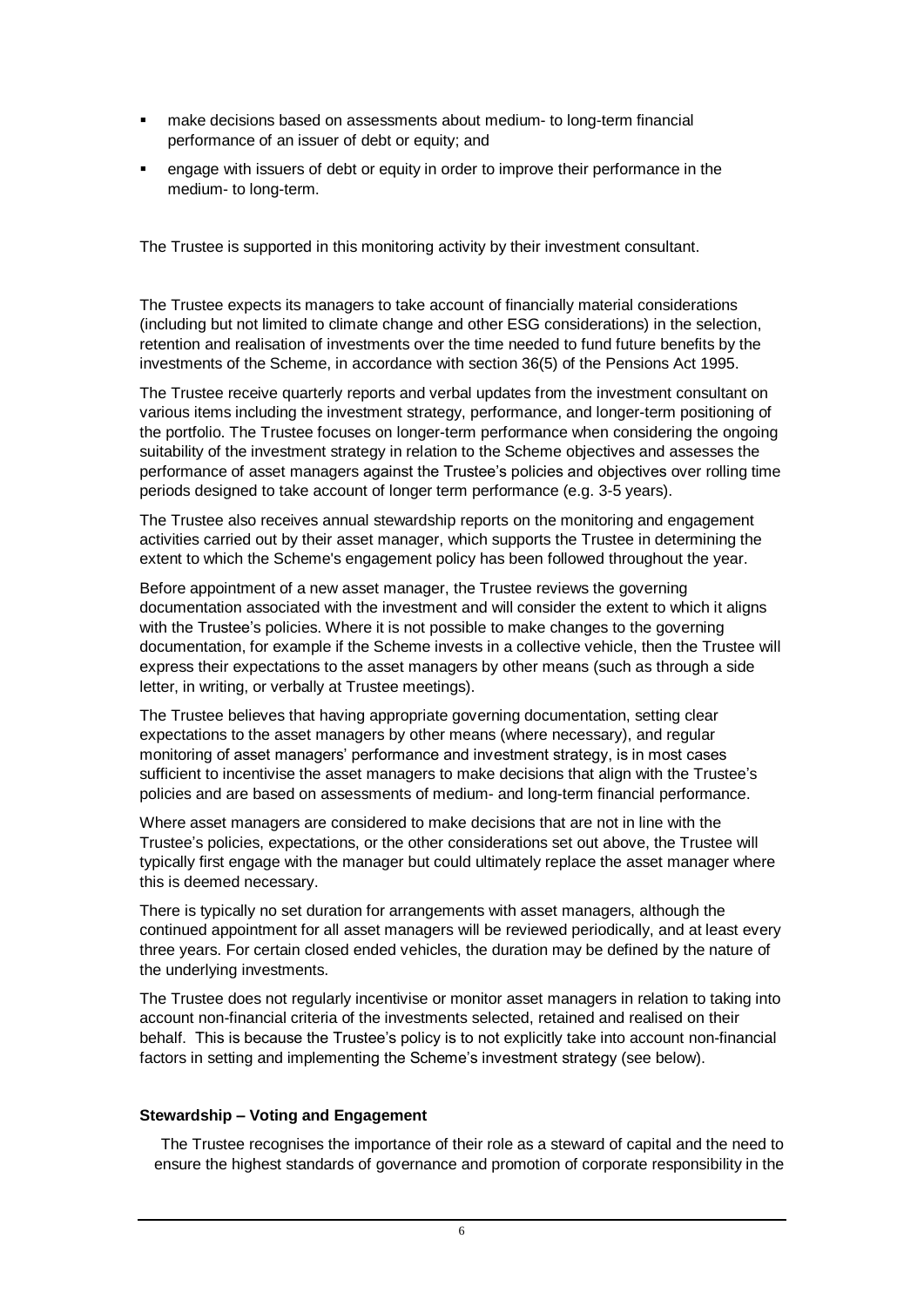underlying companies and assets in which the Scheme invests, as this ultimately this creates long-term financial value for the Scheme and its beneficiaries.

As part of their delegated responsibilities, the Trustee expects the Scheme's investment managers to**:**

- Where appropriate, engage with investee companies with the aim to protect and enhance the value of assets; and
- exercise the Trustee's voting rights in relation to the Scheme's assets.

From time to time, the Trustee will consider the methods by which, and the circumstances under which, they would monitor and engage with an issuer of debt or equity, an asset manager or another holder of debt or equity, and other stakeholders. The Trustee may engage on matters concerning an issuer of debt or equity, including their performance, strategy, risks, social and environmental impact and corporate governance, the capital structure, and management of actual or potential conflicts of interest.

The Trustee annually reviews the suitability of the Scheme's appointed asset managers and takes advice from their investment consultant with regard to any changes. This advice includes consideration of broader stewardship matters and the exercise of voting rights by the appointed managers. If an incumbent manager is found to be falling short of the standards the Trustee has set out in their policy, the Trustee undertakes to engage with the manager and seek a more sustainable position but may look to replace the manager.

The Trustee reviews the stewardship activities of their asset managers on an annual basis, covering both engagement and voting actions. The Trustee will monitor and review their arrangements and seek to ensure their managers, or other third parties, use their influence as major institutional investors to carry out the Trustee's rights and duties as a responsible shareholder and asset owner. This will include voting, along with – where relevant and appropriate – engaging with underlying investee companies and assets to promote good corporate governance, accountability, and positive change.

The Trustee will engage with their investment managers as necessary for more information, to ensure that robust active ownership behaviours, reflective of their active ownership policies, are being actioned. This will take the form of annual reporting which will be made available to Scheme members on request.

Where voting is concerned, the Trustee expects their asset managers to recall stock lending as necessary, in order to carry out voting actions.

### **Cost Transparency**

The Trustee is aware of the importance of monitoring their asset managers' total costs and the impact these costs can have on the overall value of the Scheme's assets. The Trustee recognises that in addition to annual management charges, there are a number of other costs incurred by their asset managers that can increase the overall cost incurred by their investments.

The Trustee collects annual cost transparency reports covering all of their investments and ask that the investment managers provide this data in line with the appropriate Cost Transparency Initiative ("CTI") template for each asset class. This allows the Trustee to understand exactly what they're paying their investment managers.

The Trustee will only appoint investment managers who offer full cost transparency via the CTI templates to manage assets of the Scheme. This will be reviewed before the appointment of any new managers and includes the existing managers held by the Scheme. All of the Scheme's asset managers are currently compliant and should any manager not comply, the Trustees will engage with the manager in the first instance.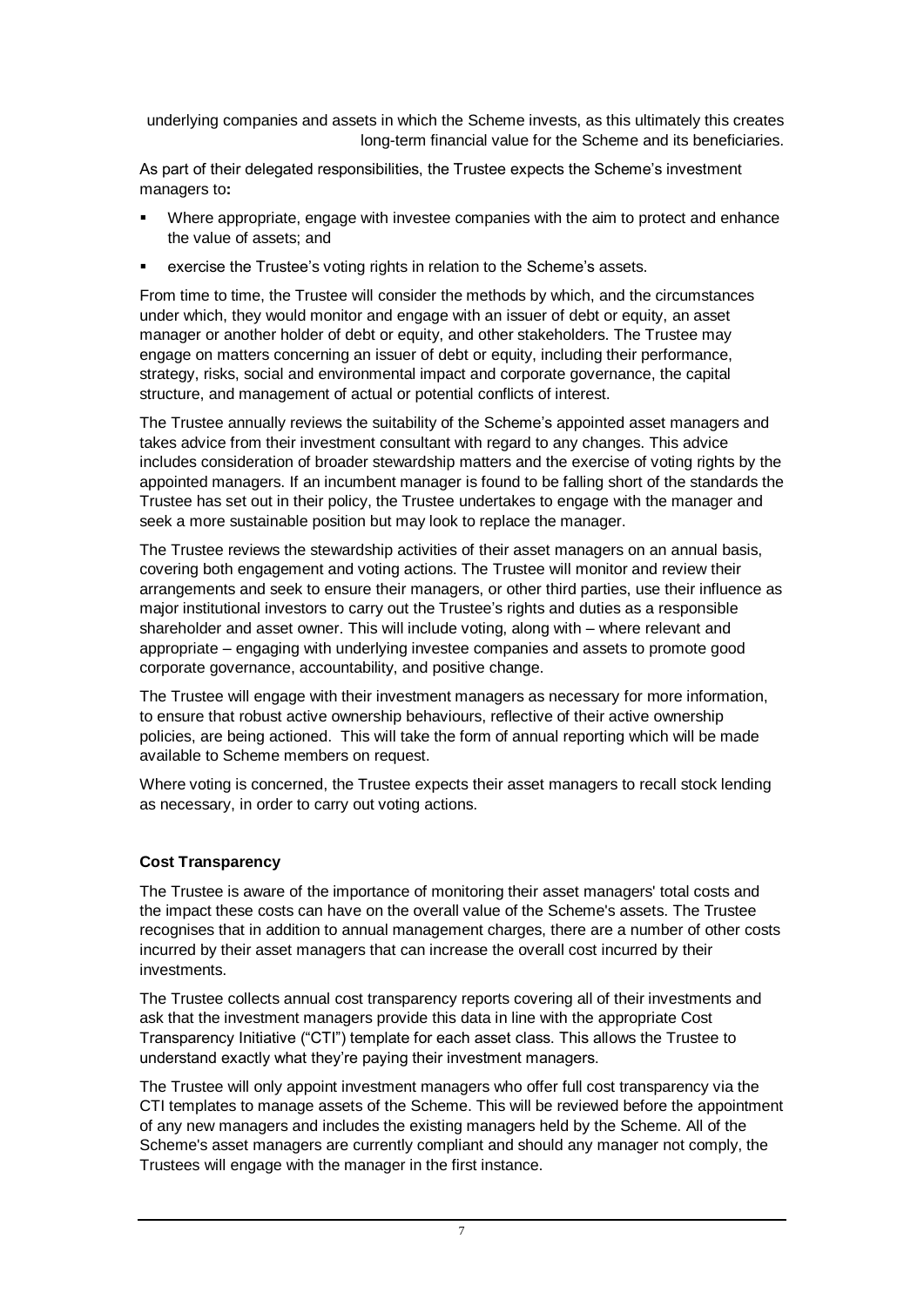Targeted portfolio turnover is defined as the expected frequency with which each underlying investment managers' fund holdings change over a year. The Scheme's investment consultant monitors targeted portfolio turnover and portfolio turnover costs on behalf of the Trustee as part of the manager monitoring, they provide to the Trustee and flags to the Trustee where there are concerns.

The Trustee accepts that transaction costs will be incurred to drive investment returns and that the level of these costs varies across asset classes and by manager style within an asset class. In both cases, a high level of transaction costs is acceptable as long as it is consistent with the asset class characteristics and manager's style and historic trends. Where the Trustee's monitoring identifies a lack of consistency the mandate will be reviewed.

The Trustee evaluates the performance of their asset managers relative to their respective objectives on a regular basis via their investment monitoring reports and updates from the asset managers. The Trustee also reviews the remuneration of the Scheme's asset managers on at least a triennial basis to ensure that these costs are reasonable in the context of the kind and balance of investments held.

The Trustee assesses value for money received from their asset managers on a regular basis by benchmarking their asset managers relative to the wider market. This enables the Trustee to have a detailed understanding of their overall costs irrelevant of net of fees performance and identify opportunities to challenge their asset managers where a particular manager is an outlier.

The Trustee reviews how their asset managers should be remunerated on a regular basis and in particular at the appointment of any new managers. When reviewing remuneration, the Trustee's focus is on longer term-outcomes that reflect the Trustee's policies.

#### **Members' Views and Non-Financial Factors**

In setting and implementing the Scheme's investment strategy the Trustee do not explicitly take into account the views of Scheme members and beneficiaries in relation to ethical considerations, social and environmental impact, or present and future quality of life matters (defined as non-financial factors).

The Pensions Act 1995 distinguishes between investments where the management is delegated to a fund manager under a written contract and those where a product is purchased directly, e.g. the purchase of an insurance policy or units in a pooled vehicle. The latter are known as **direct investments.**

The Trustee policy is to review its direct investments and to obtain written advice about them at regular intervals. When deciding whether or not to make any new direct investments the Trustee will obtain written advice and consider whether future decisions about those investments should be delegated to the fund manager(s).

The written advice will consider the issues set out in the Occupational Pension Schemes (Investment) Regulations 2005 and the principles contained in this statement. The regulations require all investments to be considered by the Trustee (or, to the extent delegated, by the fund managers) against the criteria for investment set out in the Occupational Pension Schemes (Investment) Regulations 2005 (regulation 4) as set out below: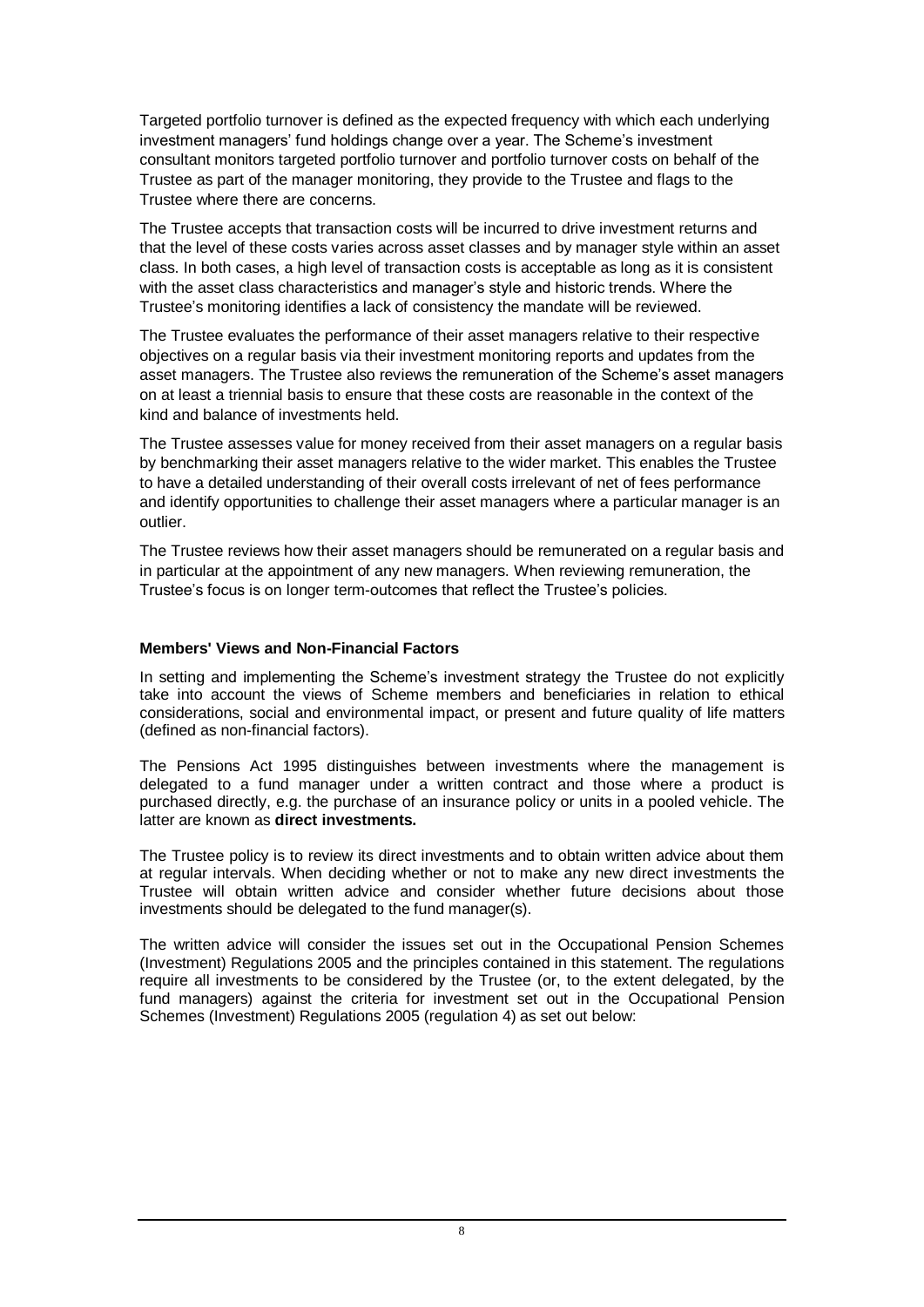- The best interests of the members and beneficiaries
- **Security**
- Quality
- Liquidity
- **Profitability**
- Nature and duration of liabilities
- Tradability on regulated markets
- **Diversification**
- Use of derivatives

The Scheme's investment adviser has the knowledge and experience required under the Pensions Act 1995. The Trustee expects the fund managers to manage the assets delegated to them under the terms of their respective contracts and to give effect to the principles in this statement so far as is reasonably practicable.

Fund managers are remunerated on an ad valorem or performance related basis, with the performance basis structure being chosen to align more closely the fund managers' interests with those of the Scheme. The level of remuneration paid to fund managers is reviewed annually by the Trustee against market rates to ensure the fund managers' interests are aligned with those of the Scheme.

In addition, fund managers pay commissions to third parties on many trades they undertake in the management of the assets and also incur other ad hoc costs. The Trustee receives statements from the fund managers setting out these costs and review them annually with advice from their investment adviser. This is to ensure that the costs incurred are commensurate with the goods and services received.

The Scheme's investment with Insight is held by Northern Trust, who acts as custodian/nominee. All of the Scheme's remaining assets are managed within pooled funds and as such there is no direct relationship with a custodian.

The Trustee will review this SIP at least every three years and immediately following any significant change in investment policy. The Trustee will take investment advice and consult with the Employer over any changes to the SIP.

**For on behalf of Lendlease UK Pension Trustee Limited as Trustee of the Lendlease UK Pension Scheme:**

Mulame Cusall

Signed by Melanie Cusack Chair of the Trustee

Date: 30<sup>th</sup> September 2020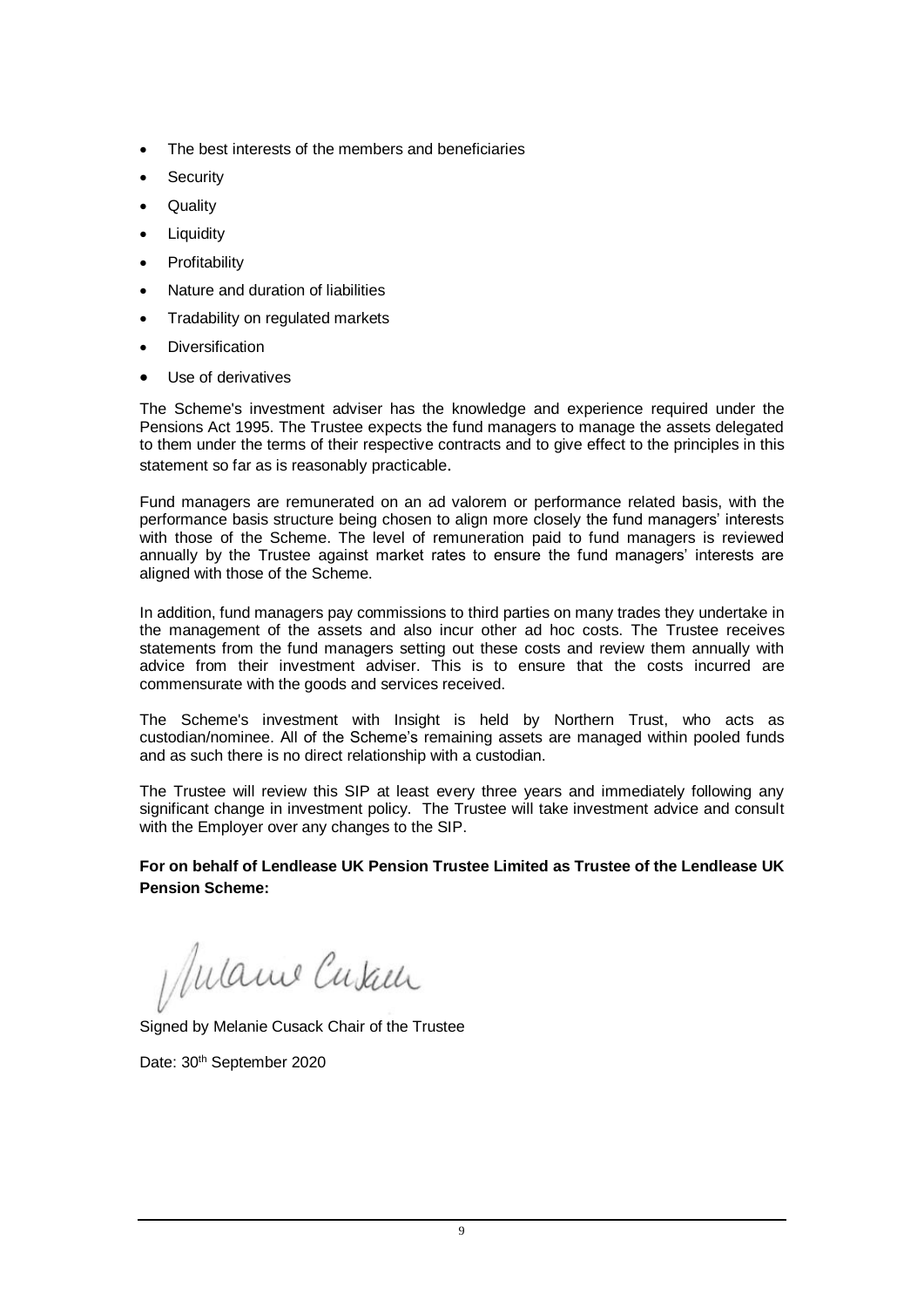# **Supporting Information to the Statement of Investment Principles**

# **INTRODUCTION**

The investment strategy of the Lendlease UK Pension Scheme has been reviewed and the Statement of Investment Principles updated. This paper provides additional detail to the revised strategy and also of the fund managers employed to implement the strategy.

### **OVERALL STRATEGY**

The following table shows the agreed allocation between 'return seeking' and 'matching' asset categories:

| <b>Asset Class</b>                                  | <b>Target Weighting</b><br>% | <b>Weight Range</b><br>% |
|-----------------------------------------------------|------------------------------|--------------------------|
| 'Return Seeking'                                    |                              |                          |
| Equities                                            | 28.0                         | $18.0 - 38.0$            |
| <b>Illiquid Growth</b>                              | 10.0                         | $0.0 - 20.0$             |
| <b>Diversified Liquid Credit</b>                    | 17.0                         | $7.0 - 27.0$             |
| Absolute Return                                     | 12.5                         | $2.5 - 22.5$             |
| 'Matching'                                          |                              |                          |
| Liability Driven Investments and Cash<br>Collateral | 32.5                         | $22.5 - 42.5$            |

The Trustee recognises that the actual allocation could fall outside of the ranges set out above during periods of portfolio reorganisation or following market movements. The Trustee reviews the allocation and takes action as and when they consider it appropriate.

In addition to the above a cash balance will be held to facilitate the short-term liquidity requirements of the Scheme. From time to time monies may be held in cash to facilitate cashflow management and changes to the investment strategy and manager structure.

The Scheme's LDI portfolio has been developed such that it reduces the sensitivity of the Scheme's funding level to changes in both interest rates and inflation via investment in a portfolio of bonds and derivatives that are determined to be appropriate to match the duration, nature and the cashflow profile of the Scheme's liabilities.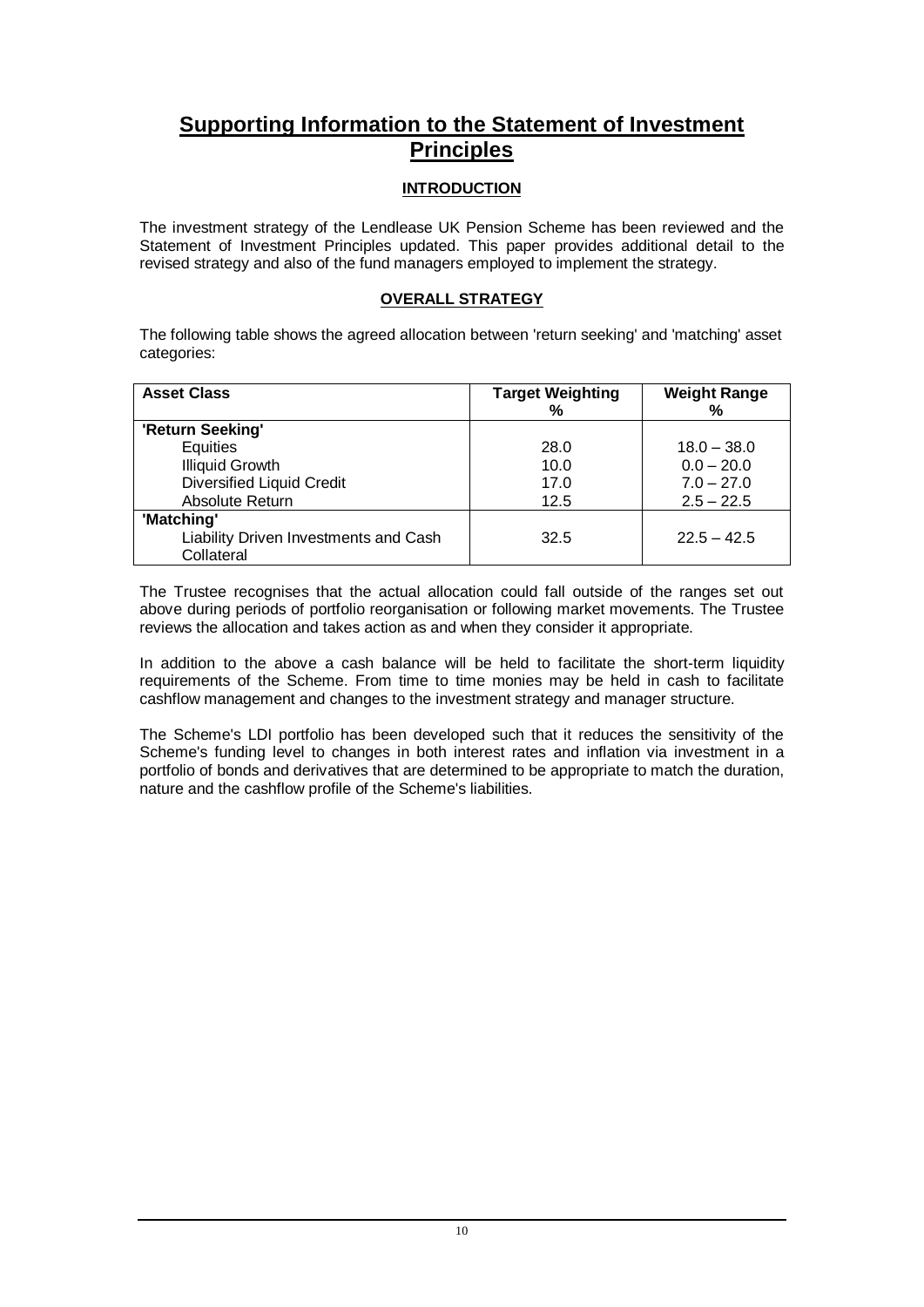### **IMPLEMENTATION**

#### **Defined Benefits Section:**

The investment objectives ("mandates") for each fund manager chosen to implement the investment strategy for the defined benefit section are shown below:

| <b>Baillie Gifford</b>             |                                                                                                                                 |  |
|------------------------------------|---------------------------------------------------------------------------------------------------------------------------------|--|
|                                    | <b>Active Global Equities</b>                                                                                                   |  |
| Benchmark:<br>Objective:           | <b>MSCI AC World</b><br>To outperform the benchmark by 3.0% p.a. over 5-10 years.                                               |  |
| Dodge & Cox                        |                                                                                                                                 |  |
|                                    | <b>Active Global Equities</b>                                                                                                   |  |
| Benchmark:<br>Objective:           | <b>MSCI World</b><br>To outperform the benchmark over a full market cycle.                                                      |  |
| GQG                                |                                                                                                                                 |  |
|                                    | <b>Active Global Equities</b>                                                                                                   |  |
|                                    | Benchmark:<br>MSCI All Country World Index-ND                                                                                   |  |
| Objective:                         | 3% p.a over a full market cycle.                                                                                                |  |
| <b>Blackstone</b>                  |                                                                                                                                 |  |
| <b>Absolute Return</b>             |                                                                                                                                 |  |
| Benchmark:<br>Objective:           | 3 Month UK LIBOR Total Return<br>No Formal Objective, but informally to outperform cash by 3% - 6% p.a. over<br>a market cycle. |  |
| <b>GIP</b>                         |                                                                                                                                 |  |
| <b>Infrastructure</b>              |                                                                                                                                 |  |
| Target:                            | To achieve an internal rate of return of 15-20% gross of fees.                                                                  |  |
| <b>RARE</b>                        |                                                                                                                                 |  |
| <b>Infrastructure</b>              |                                                                                                                                 |  |
| Benchmark:<br>Objective:           | <b>G7 Inflation Total Return</b><br>To outperform the benchmark by 5.5% p.a.                                                    |  |
|                                    | <b>Aon Investment Limited</b>                                                                                                   |  |
|                                    | <b>Diversified Liquid Credit</b>                                                                                                |  |
| Benchmark:<br>Objective:           | <b>SONIA</b><br>To outperform the benchmark by 1.5% p.a. net of fees over a rolling 3 year<br>period.                           |  |
| Insight                            |                                                                                                                                 |  |
| <b>Liability Driven Investment</b> |                                                                                                                                 |  |
| Objective:                         | To broadly match the sensitivities of the Scheme's liabilities to changes in<br>interest rates and inflation.                   |  |
| <b>Equity Currency Hedging</b>     |                                                                                                                                 |  |
| Objective:                         | To partially hedge against US dollar, euro and Swiss franc exposure within<br>the equity portfolio.                             |  |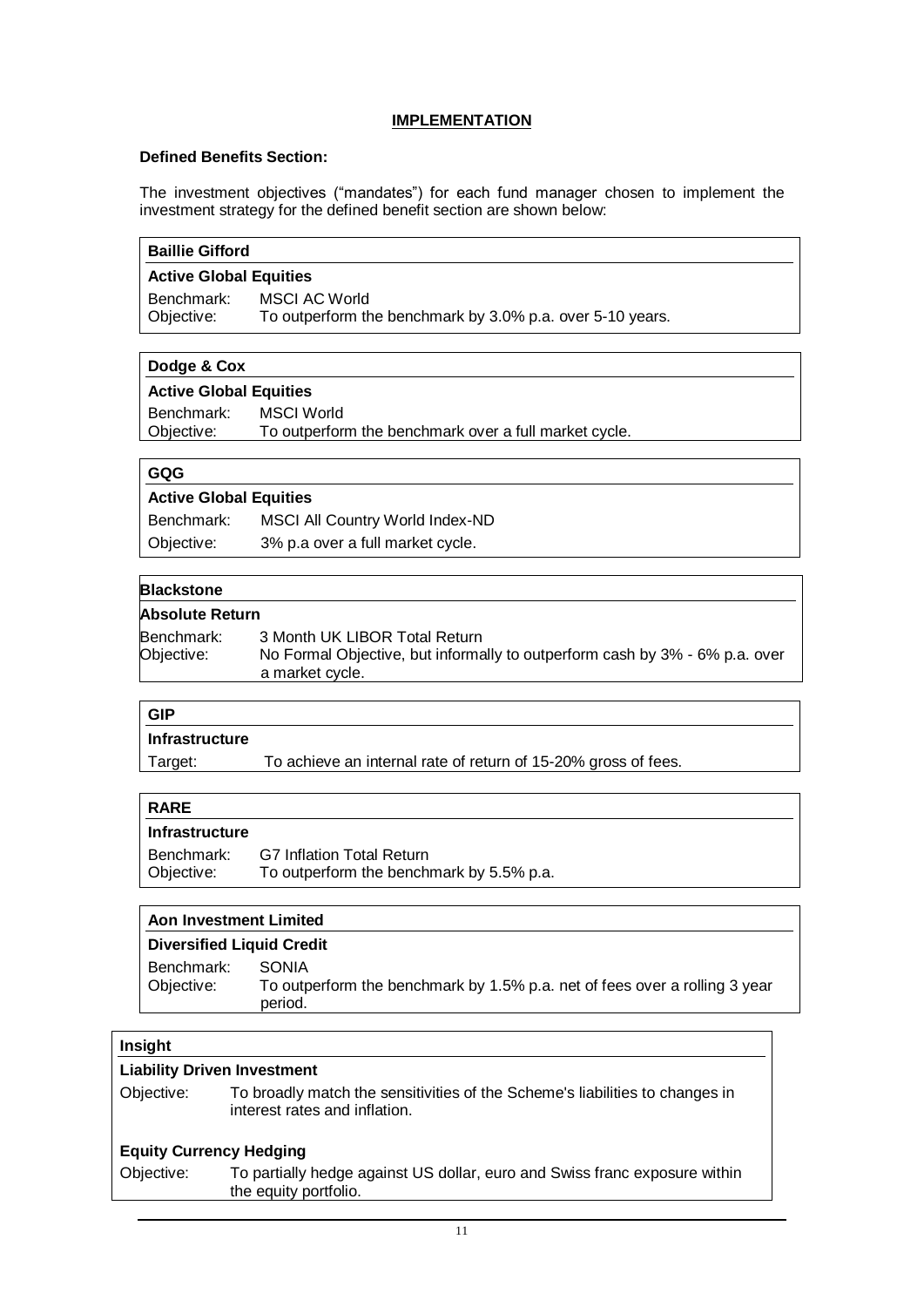| Cash and 'cash-plus' funds |                                                                                                              |  |
|----------------------------|--------------------------------------------------------------------------------------------------------------|--|
| Benchmark:                 | Varies depending on fund, typically a short-dated money market.                                              |  |
| Objective:                 | Cash funds aim to achieve the benchmark return whereas 'cash-plus' funds<br>aim to outperform the benchmark. |  |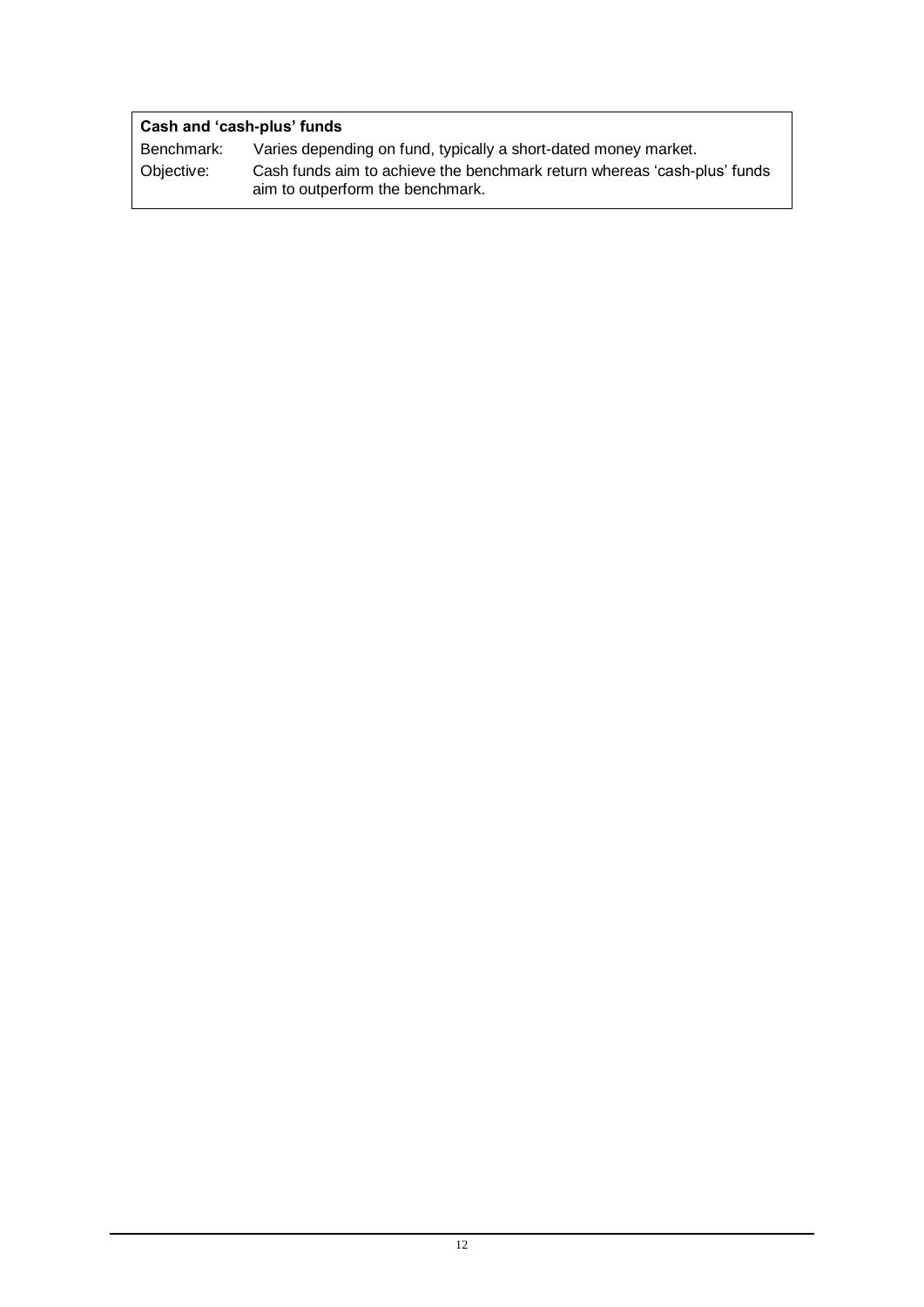# **Section 2: Statement of Investment Principles - Defined Contribution (Personal Investment) Section**

# **1. Introduction**

This section of the Statement of Investment Principles ("SIP") sets out the policy of Lendlease UK Pension Trustee Limited as Trustee of the Lendlease UK Pension Scheme (the "Trustee"; and the "Scheme") on various matters governing decisions about the investments of the Personal Investment Section of the Scheme. In preparing this Statement the Trustee has consulted Lendlease Construction (Europe) Holdings Limited (the "Company") on the Trustee investment principles.

It is set out in several parts, covering firstly the objectives and strategy of the Defined Contribution Section, then the overall policy of the Trustee on issues that apply to the Defined Contribution Section.

The SIP is designed to meet the requirements of Section 35 of the Pensions Act 1995 (the "Act"), the Occupational Pension Schemes (Investment) Regulations 2005, and the Occupational Pension Schemes (Charges and Governance) Regulations 2015.

This SIP has been prepared after obtaining and considering written professional advice from LCP, the Scheme's investment consultant, whom the Trustee believes to be suitably qualified and experienced to provide such advice. The advice considers the suitability of investments and the need for diversification, given the circumstances of the Scheme and the principles contained in this SIP.

The Trustee will review this SIP from time to time and, with the help of their advisers, and amend it as appropriate. These reviews will take place as soon as practicable after any significant change in investment policy, and at least once every three years.

Appendix 1 contains brief details of the respective responsibilities of the Trustee, investment advisers, investment managers and platform provider. It also contains a description of the basis of remuneration for these service providers.

### **2. Investment objectives**

The Trustee's primary investment objective is to provide members with access to:

- an appropriate choice of investments, reflecting the membership profile and the range of ways that members can draw their benefits in retirement; and
- a default investment approach that the Trustee believes to be reasonable for those members that do not wish to make their own investment decisions.

# **3. Investment Strategy**

The Trustee, with the help of its advisers and in consultation with the employer, last undertook a review of the investment strategy in 2019, taking into account the investment objectives described in Section 2 above. In particular, the Trustee carried out a review of the strategy for the Default Arrangement in a number of phases, including a review of the composition of the Balanced Growth and Diversified Growth Funds. In October 2019, the Trustee reviewed the membership profile and trends, and concluded that a default arrangement targeting drawdown at retirement remained appropriate for the membership.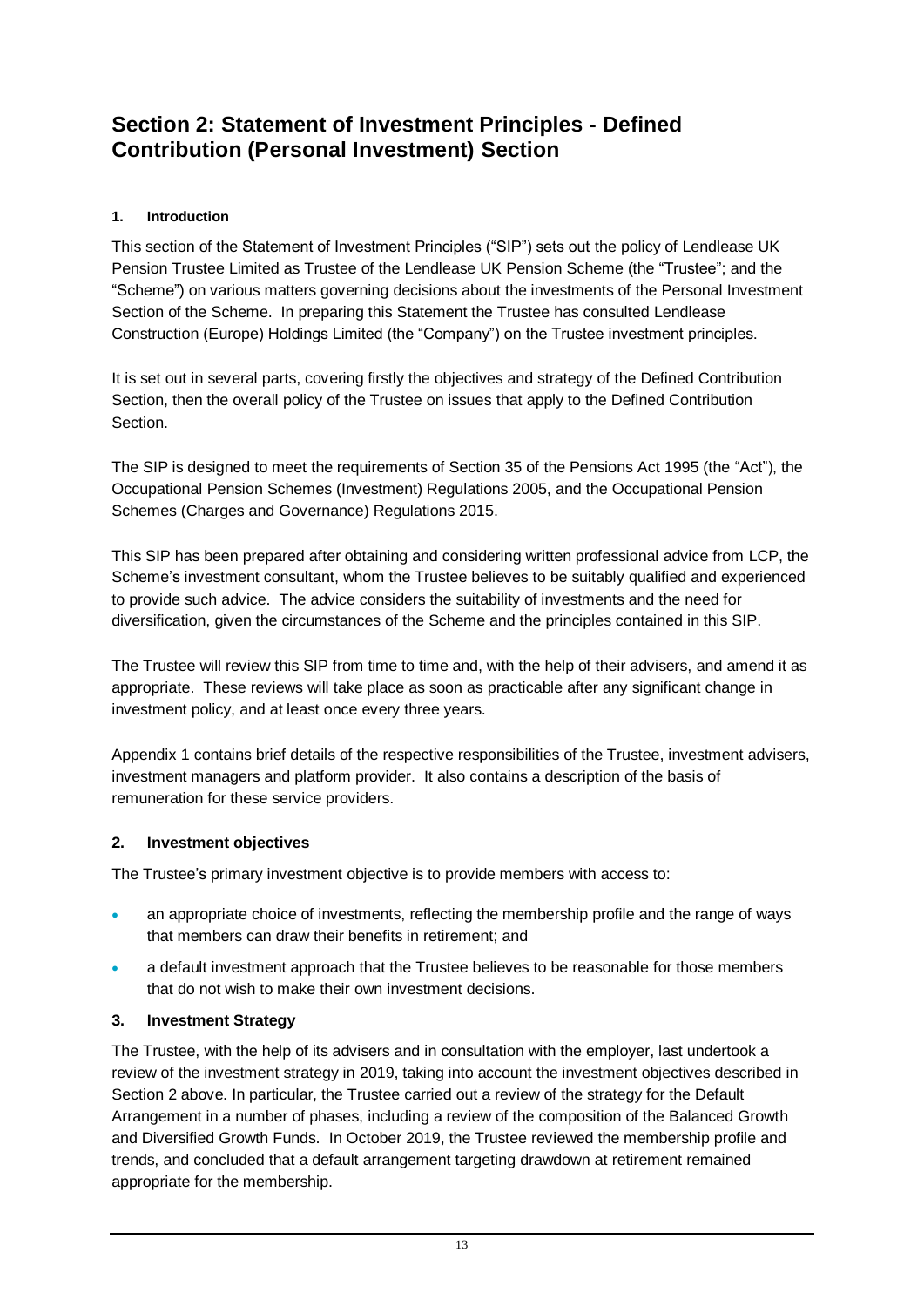The Trustee offers members an investment range including Self-Select funds and lifestyle strategies. Each member is responsible for specifying one or more Self-Select funds or a single lifestyle strategy for the investment of their account, having regard to their attitude to the risks involved and how they wish to draw their benefits in retirement. If a member does not choose an investment option, their account will be invested into the default option, which is managed as a lifestyle strategy (ie it automatically combines investments in pre-defined proportions according to the proximity to retirement age).

The default is the Drawdown Lifestyle Fund and was designed in the best interests of the majority of the members based on the demographics of the Scheme's membership and invests assets to provide benefits to the individuals on whose behalf the contributions were paid. The default targets income drawdown at retirement, since the Trustee believes that most members will wish to take their benefits in this form. Therefore, it is initially invested in assets that have a relatively high expected return aiming for growth, and then as the member approaches retirement, it gradually switches into less risky assets, with the asset allocation at retirement being designed to be appropriate for members taking an income drawdown option.

The objective for the default option is to provide a long-term return in excess of inflation while displaying less volatility than a pure equity approach in the middle growth phase and reducing volatility for members approaching retirement age.

The Active UK Equity Fund was closed on 19 May 2020. This required members to be transferred without consent to the Passive UK Equity Fund. As members did not make a choice to invest in this Fund, the Passive UK Equity Fund is considered to be a default by the Trustee for the purpose of fulfilling legislative requirements. The aim of the Passive UK Equity Fund is to achieve a return that is consistent with a benchmark consisting of UK equities.

The Trustee will review the default and investment options at least every three years and as soon as practicable after any significant change in legislation, investment policy, or the demographic profile of relevant members. The Trustee will also monitor the relevant members' behaviour to check whether assumptions made about how members will access their benefits are borne out in practice.

### **4. Considerations made in determining the investment arrangements**

When deciding how to invest the Scheme's assets, the Trustee considers several risks, including, but not limited to, those set out in Appendix 2. Some of these risks are more quantifiable than others, but the Trustee has tried to allow for the relative importance and magnitude of each risk.

The Trustee considered a wide range of asset classes for investment, and the expected returns and risks associated with those asset classes.

In determining the investment arrangements, the Trustee also considered:

- the best interests of members and beneficiaries:
- the profile of the membership and what this implies for the choices members might make upon reaching retirement;
- the risks and rewards of a number of different lifestyle strategies; and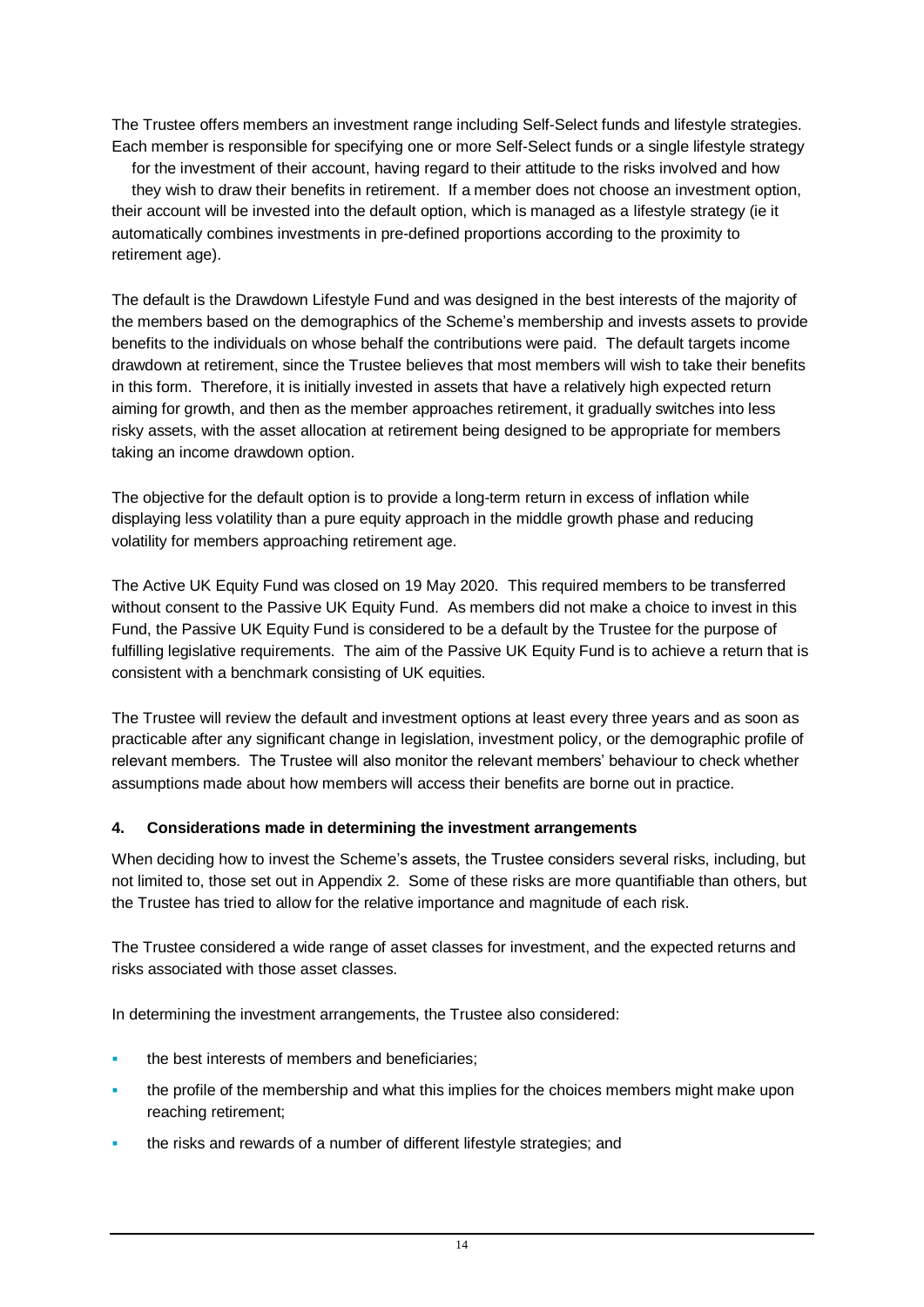the need for appropriate diversification within the default strategy and between the other investment options offered to members.

### **5. Governance and Implementation - arrangements with asset managers**

Before investing in any manner, the Trustee obtains and considers proper written advice from its investment consultant on the question of whether the investment is satisfactory, having regard to the need for suitable and appropriately diversified investments.

Details of the investment managers and their objectives are set out in the separate Investment Policy Document.

There is no direct relationship between the Scheme and the underlying investment managers. The Trustee has signed agreements with a platform provider, who makes available a range of investment options to members. These agreements set out in detail the terms on which the investments are managed. The investment managers' primary role is the day-to-day investment management of the Scheme's investments.

The Trustee has limited influence over managers' investment practices because all the Scheme's assets are held in pooled funds, but they encourage their managers to improve their practices in line with the Trustee's policies where appropriate.

It is the Trustee's responsibility to ensure that the managers' investment approaches are consistent with its policies before any new appointment, and to monitor and to consider terminating any existing arrangements that appear to be investing contrary to those policies. The Trustee expects investment managers, where appropriate, to make decisions based on assessments of the longer-term financial performance of debt/equity issuers, and to engage with issuers to improve their performance. It assesses this when selecting and monitoring managers from those available on the platform.

The Trustee's view is that the fees paid to the investment managers, and the possibility of their mandate being terminated, ensure they are incentivised to (a) align their investment strategy and decisions with the Trustee's policies, (b) make decisions based on assessments of medium- to longterm financial performance of debt/equity issuers, (c) engage with issuers to improve their performance in the medium to long term, and (d) provide a high-quality service that meets the stated objectives, guidelines and restrictions of the fund. However, in practice managers cannot fully align their strategy and decisions to the (potentially conflicting) policies of all their pooled fund investors in relation to strategy, long-term performance of debt/equity issuers, engagement and portfolio turnover.

The Trustee receives quarterly reports and verbal updates from the investment consultant on various items including the investment strategy, performance, and longer-term positioning of the portfolio. The Trustee focuses on longer-term performance when considering the ongoing suitability of the investment strategy in relation to the Scheme objectives and assesses the asset managers' performance against the Trustee's policies and objectives over rolling time periods designed to take account of longer-term performance (e.g. 3-5 years).

The Scheme's investment consultant also monitors targeted portfolio turnover and portfolio turnover costs on behalf of the Trustee and flags to the Trustee where there are concerns. Targeted portfolio turnover is defined as the expected frequency with which each underlying investment managers' fund holdings change over a year.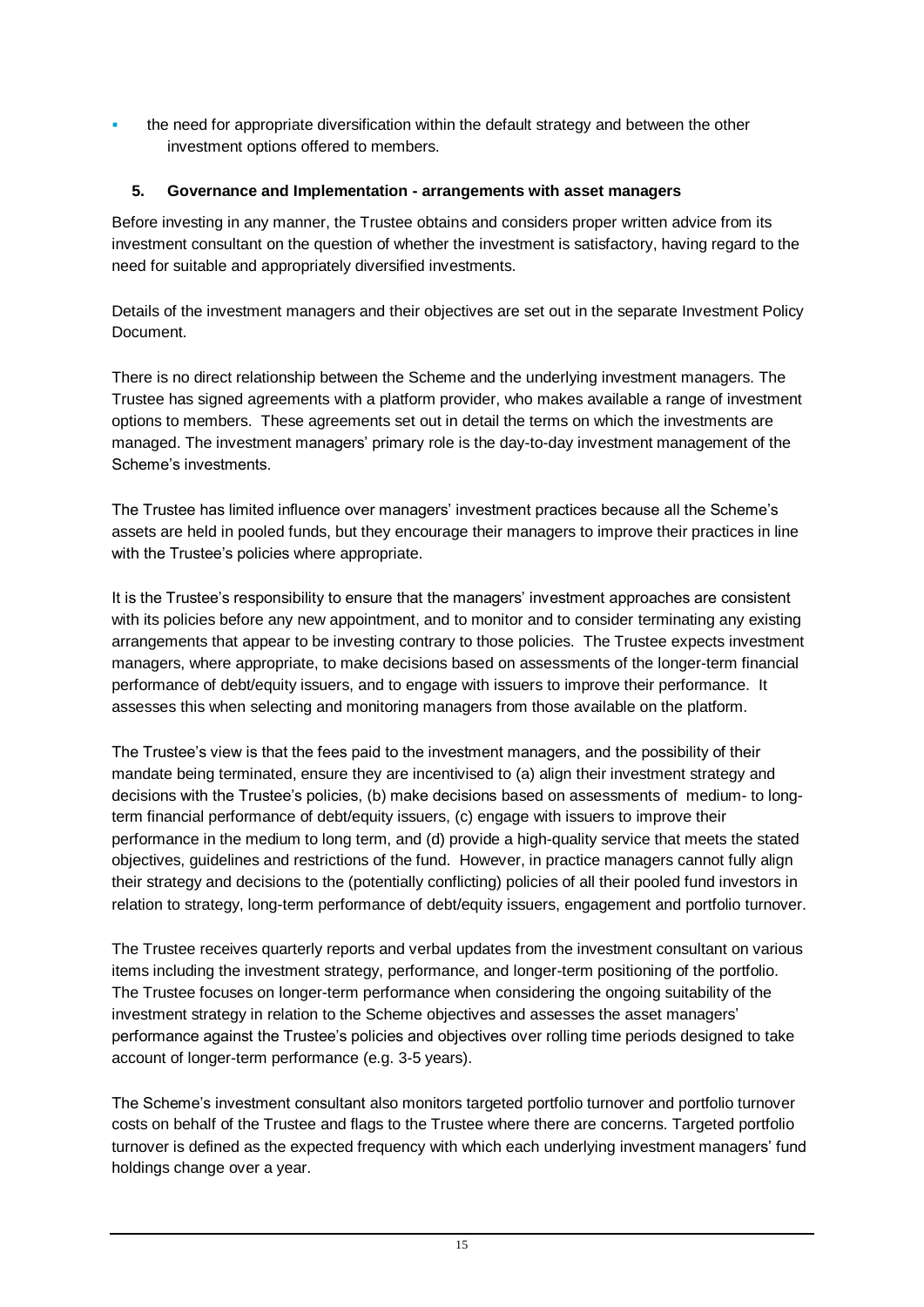The Trustee also receives annual stewardship reports on the monitoring and engagement activities carried out by their investment managers, which supports the Trustee in determining the extent to which the Scheme's engagement policy has been followed throughout the year.

Before appointment of a new investment manager, the Trustee reviews the governing investment approach associated with the investment and will consider the extent to which it aligns with the Trustee's policies.

There is typically no set duration for arrangements with investment managers, although the continued appointment all for investment managers will be reviewed periodically, and at least every three years. The Trustee's policy is to evaluate each of its investment managers by reference to the manager's individual performance as well the role it plays in helping the Scheme meet its overall long-term investment objectives, taking account of the Trustee's policies (including in relation to risk, the need for diversification and liquidity). Each manager's remuneration, and the value for money it provides, is assessed in light of these considerations.

## **6. Realisation of investments**

The investment managers have discretion over the timing of realisation of investments of the Scheme within the portfolios that they manage and in considerations relating to the liquidity of investments. The Trustee's policy is generally to invest in funds that offer daily dealing to enable members to readily realise and change their investments. In the rare instances where liquidity is more variable the Trustee ensures that members are aware of this feature.

## **7. Consideration of financially material and non-financial matters**

The Trustee has considered how environmental, social, governance ("ESG") and ethical factors should be taken into account in the selection, retention and realisation of investments, given the time horizon of the Scheme and its members.

The Trustee expects its investment managers to take account of financially material considerations (including climate change and other ESG considerations) in the selection, retention and realisation of investments over the time needed to fund future benefits by the investments of the Scheme, in accordance with section 36(5) of the Pensions Act 1995. The Trustee seeks to appoint managers that have appropriate skills and processes to do this, and from time to time reviews how its managers are taking account of these issues in practice. It has chosen to invest part of its equity allocation in a multi-factor fund that tracks a climate tilted index that has reduced exposure to climate-related risks and increased exposure to climate-related opportunities.

The Trustee has limited influence over managers' investment practices where assets are held in pooled funds but encourage its managers to improve their practices where appropriate.

The Trustee does not regularly monitor asset managers against non-financial criteria of the investments made on their behalf, nor does it expect or incentivise its investment managers to take into account any non-financial matters (i.e. matters relating to the ethical and other views of members and beneficiaries, rather than considerations of financial risk and return) in the selection, retention and realisation of investments. Within the Personal Investment Section, the Trustee recognises that some members may wish for ethical matters to be taken into account in their investments and therefore has made available the Ethical Equity Fund as an investment option to members.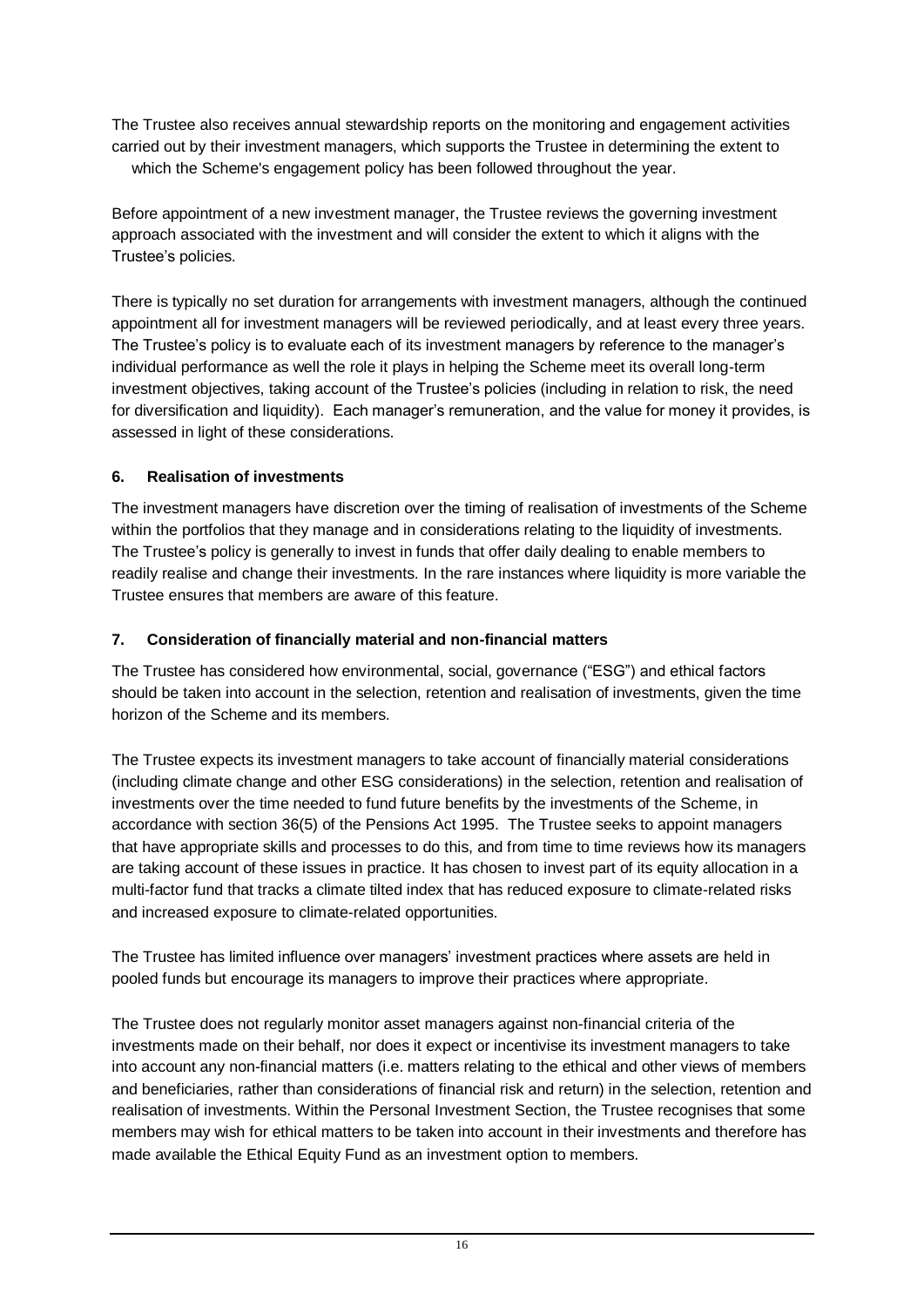## **8. Stewardship - voting and engagement**

The Trustee recognises the importance of their role as a steward of capital and the need to ensure the highest standards of governance and promotion of corporate responsibility in the underlying companies and assets in which the Scheme invests, as this ultimately this creates long-term financial value for the Scheme and its beneficiaries.

As part of their delegated responsibilities, the Trustee expects the Scheme's investment managers to:

- Where appropriate, engage with investee companies with the aim to protect and enhance the value of assets; and
- exercise the Trustee's voting rights in relation to the Scheme's assets.

The Trustee has delegated to its investment managers the exercise of rights attaching to investments, including voting rights, and engagement with issuers of debt and equity and other relevant persons about relevant matters such as performance, strategy, risks and ESG considerations.

The Trustee has limited influence over managers' investment practices because all the Scheme's assets are held in pooled funds, but it encourages its managers to improve their practices where appropriate.

From time to time, the Trustee will consider the methods by which, and the circumstances under which, they would monitor and engage with an issuer of debt or equity, an investment manager or another holder of debt or equity, and other stakeholders. The Trustee may engage on matters concerning an issuer of debt or equity, including their performance, strategy, risks, social and environmental impact and corporate governance, the capital structure, and management of actual or potential conflicts of interest.

The Trustee annually reviews the suitability of the Scheme's appointed investment managers and takes advice from their investment consultant with regard to any changes. This advice includes consideration of broader stewardship matters and the exercise of voting rights by the appointed investment managers. If an incumbent investment manager is found to be falling short of the standards the Trustee has set out in their policy, the Trustee undertakes to engage with the manager and seek a more sustainable position but may look to replace the manager.

The Trustee reviews the stewardship activities of their asset managers on an annual basis, covering both engagement and voting actions. The Trustee will monitor and review their arrangements and seek to ensure their investment managers, or other third parties, use their influence as major institutional investors to carry out the Trustee's rights and duties as a responsible shareholder and asset owner. This will include voting, along with – where relevant and appropriate – engaging with underlying investee companies and assets to promote good corporate governance, accountability, and positive change.

The Trustee will engage with their investment managers as necessary for more information, to ensure that robust active ownership behaviours, reflective of their active ownership policies, are being actioned. This will take the form of annual reporting which will be made available to Scheme members on request.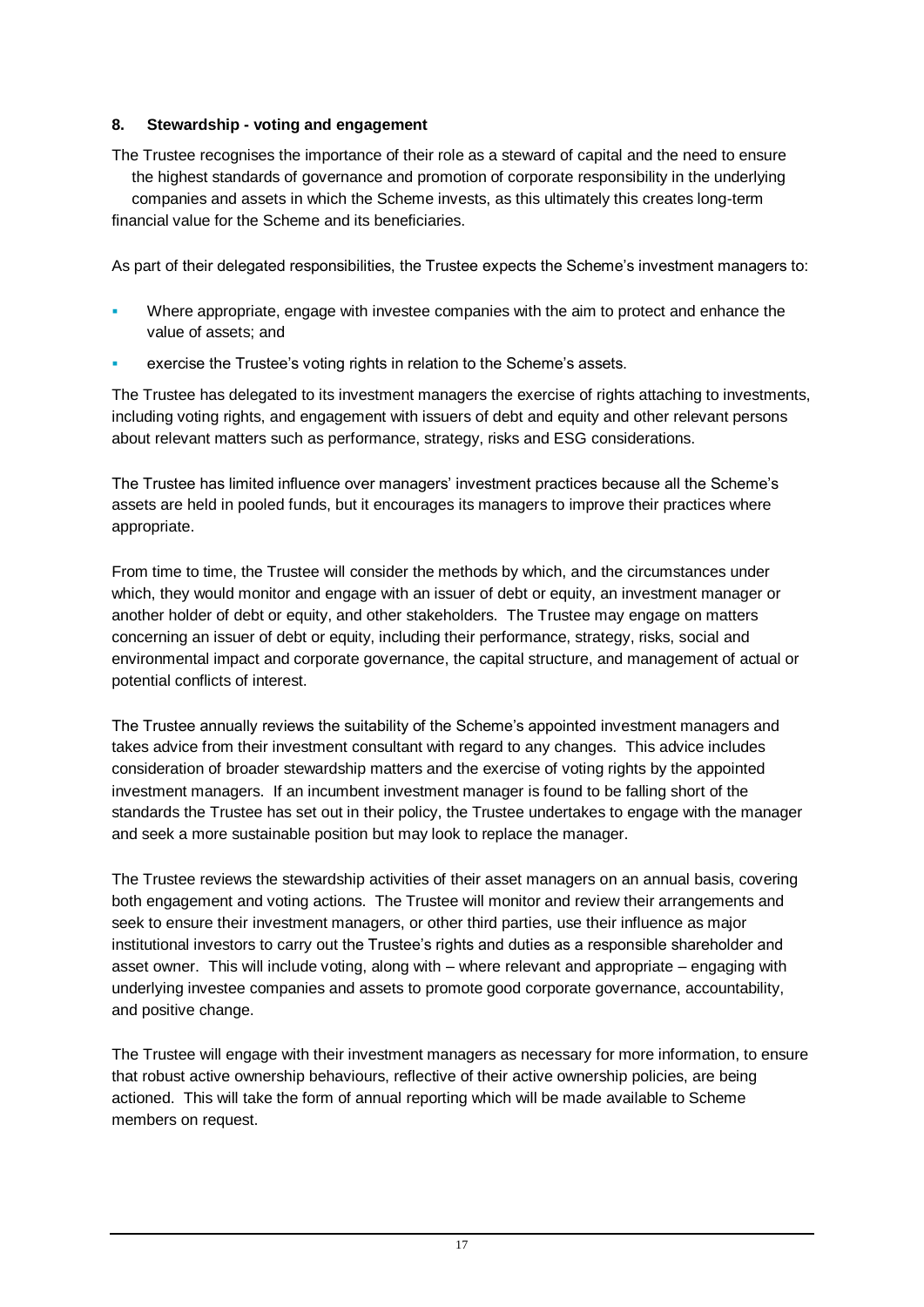### **9. Cost Transparency**

The Trustee is aware of the importance of monitoring their investment managers' total costs and the impact these costs can have on the overall value of the Scheme's assets. The Trustee recognises that in addition to annual management charges, there are a number of other costs incurred by their investment managers that can increase the overall cost incurred by their investments.

The Trustee will only appoint investment managers who offer full cost transparency to manage assets of the Scheme. This will be reviewed before the appointment of any new managers and includes the existing managers held by the Scheme.

The Trustee accepts that transaction costs will be incurred to drive investment returns and that the level of these costs varies across asset classes and by manager style within an asset class. In both cases, a high level of transaction costs is acceptable as long as it is consistent with the asset class characteristics and investment manager's style and historic trends. Where the Trustee's monitoring identifies a lack of consistency the mandate will be reviewed.

The Trustee assesses value for money received from their investment managers on a regular basis by benchmarking their investment managers relative to the wider market. This enables the Trustee to have a detailed understanding of their overall costs irrelevant of net of fees performance and identify opportunities to challenge their investment managers where a particular manager is an outlier.

#### **10. Employer-Related Investments**

The Trustee's policy is not to hold any employer-related investments as defined in the Pensions Act 1995, the Pensions Act 2004 and the Occupational Pension Schemes (Investment) Regulations 2005.

### **11. Additional Voluntary Contributions ("AVCs")**

The Scheme provides a facility for members to pay AVC's into the Scheme. Contributions are invested in the same way as the main scheme contributions.

## **For on behalf of Lendlease UK Pension Trustee Limited as Trustee of the Lendlease UK Pension Scheme:**

Mulame Cusau

**Signed by Melanie Cusack, Chair of the Trustee**

**Date: 30th September 2020**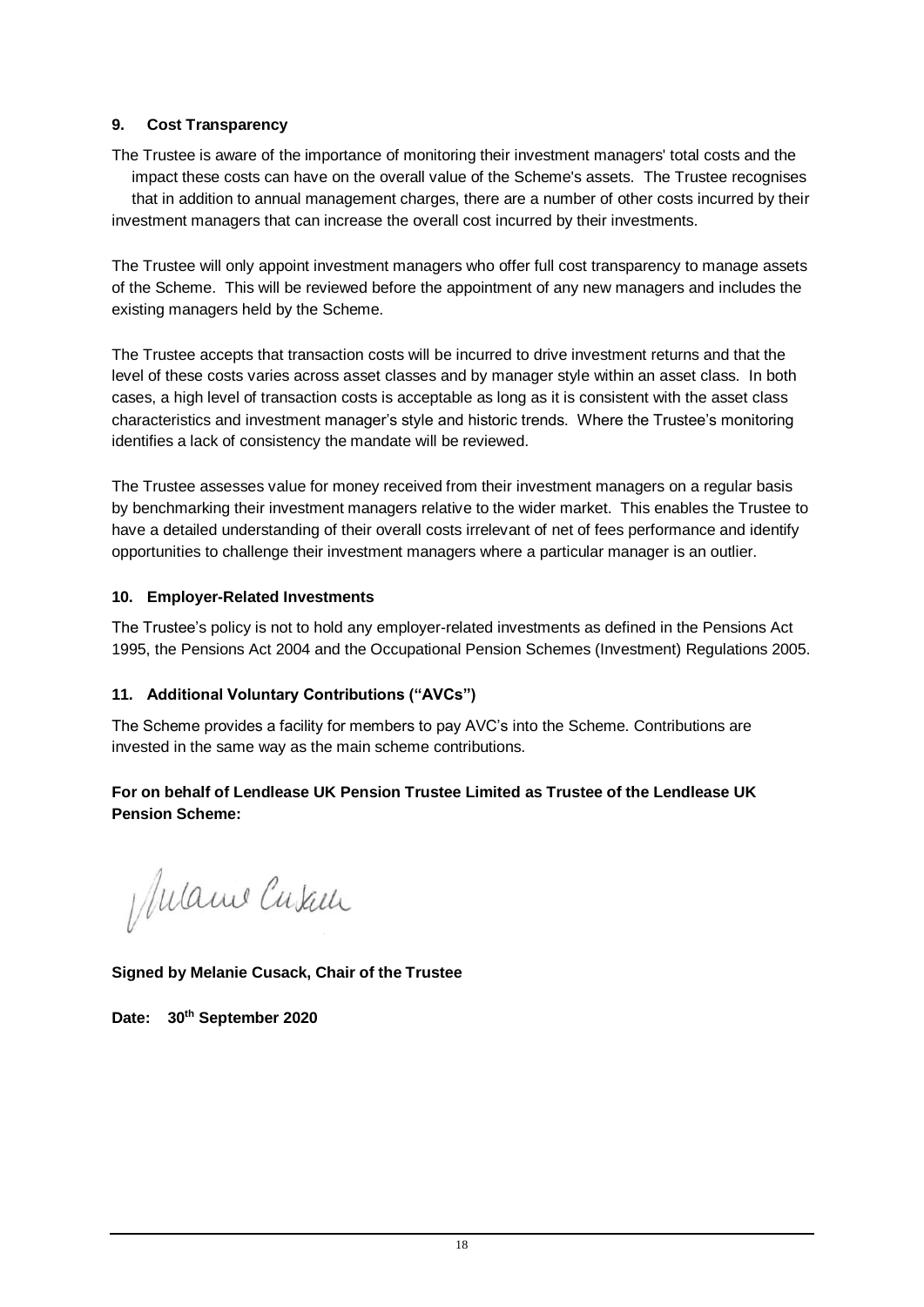#### **Appendix 1**

#### *Responsibilities, decision-making and fees*

In broad terms the Trustee has decided on the following division of responsibilities and decision-making for the Scheme. This division is based upon the Trustee's understanding of the various legal requirements placed upon it, and its view that this division allows for efficient operation of the Scheme overall, with access to an appropriate level of expert advice and service. The Trustee's investment powers are set out within the Scheme's governing documentation.

#### **1. Trustee**

The Trustee is responsible in respect of investment matters for:

- setting the investment strategy, in consultation with the employer;
- formulating a policy in relation to financially material considerations, such as those relating to ESG considerations (including but not limited to climate change);
- formulating a policy on taking account of non-financial matters in the selection, retention and realisation of investments;
- reviewing the investment policy as part of any review of the investment strategy;
- setting the policy for rebalancing between asset classes in the lifestyle strategies and any blended funds;
- appointing (and, when necessary, dismissing) investment managers, platform providers, investment consultants and other advisors;
- monitoring the exercise of the investment powers that they have delegated to the investment managers and monitoring compliance with Section 36 of the Act;
- formulating a policy on socially responsible investment issues;
- communicating with members as appropriate on investment matters, such as the Trustee's assessment of its effectiveness as a decision-making body, the policies regarding responsible ownership and how such responsibilities have been discharged:
- reviewing the content of this SIP from time to time and modifying it if deemed appropriate; and
- consulting with the employer when reviewing the SIP.

#### **2. Investment platform provider**

The investment platform provider will be responsible for:

- providing access to a range of funds managed by various investment managers;
- ensuring that funds are priced correctly;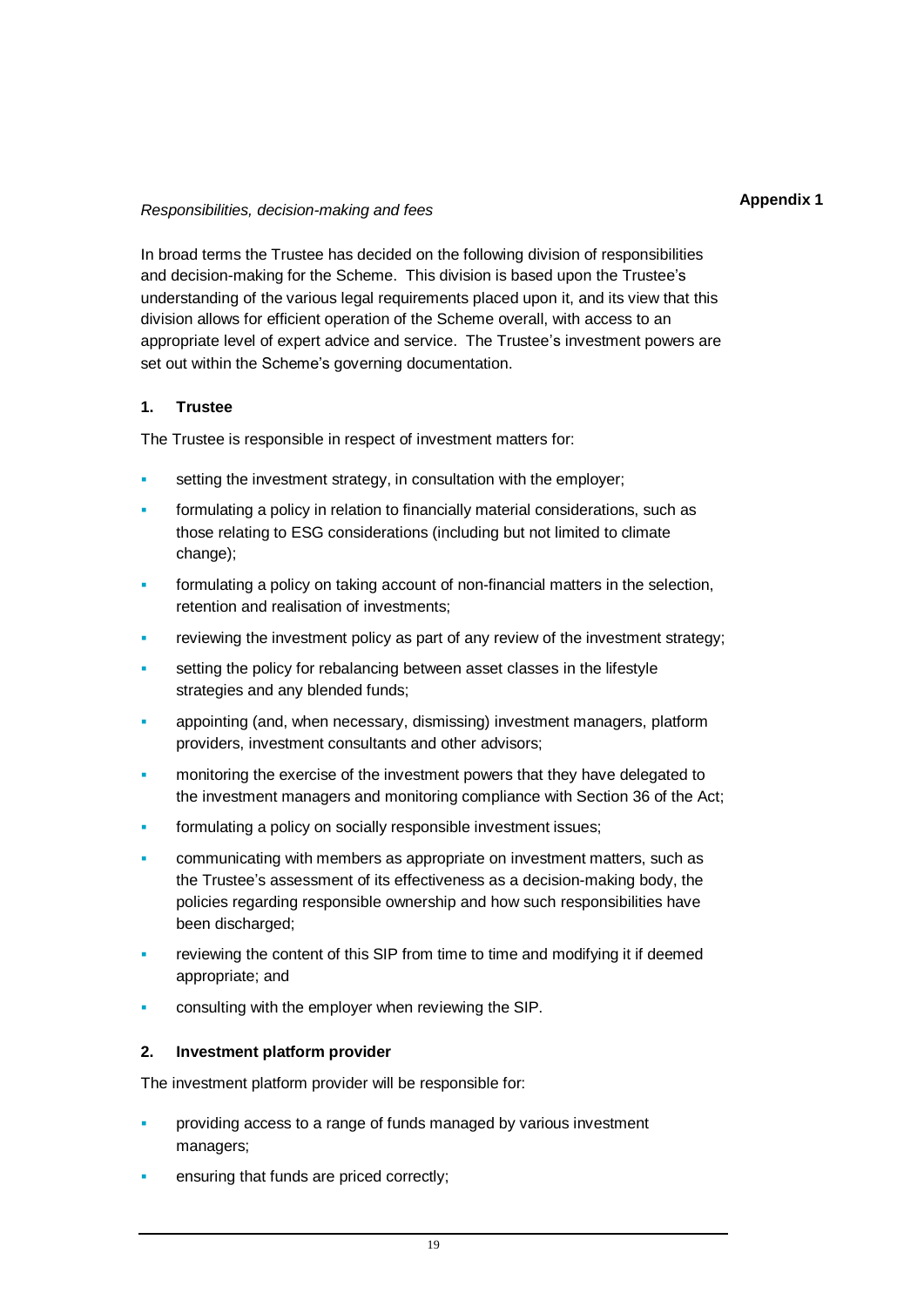- providing the Trustee with regular information concerning the management and performance of the assets; and
- having regard to the provisions of Section 36 of the Act insofar as it is necessary to do so.

## **3. Investment managers and custodians**

The investment managers will be responsible for:

- managing the portfolios of assets according to their stated objectives, and within the guidelines and restrictions set out in their respective investment manager agreements and/or other relevant governing documentation;
- taking account of financially material considerations (including climate change and other ESG considerations) as appropriate when managing the portfolios of assets;
- exercising rights (including voting rights) attaching to investments and undertaking engagement activities in respect of investments; and
- having regard to the provisions of Section 36 of the Act insofar as it is necessary to do so.

The custodians of the portfolios (whether there is a direct relationship between the custodian and the Trustee or not) are responsible for safe keeping of the assets and facilitating all transactions within the portfolios.

### **4. Investment consultant**

The investment consultant will be responsible, in respect of investment matters, as requested by the Trustee, for:

- advising on a suitable fund range and default strategy for the Scheme, and how material changes to legislation, custom or practice, or changes within the Scheme's benefits and membership may impact this;
- advising on the selection, and review, of the investment managers; and
- participating with the Trustee in reviews of this SIP.

# **5. Fee structures**

The Trustee recognises that the provision of investment management to the Scheme results in a range of charges to be met, directly or indirectly, by deduction from the Scheme's assets. The costs for the provision of advisory services to the Scheme are met by the Company.

The Trustee has agreed Terms of Business with the Scheme's investment advisers, under which work undertaken is charged for by an agreed fixed fee or on a "timecost" basis by the Company.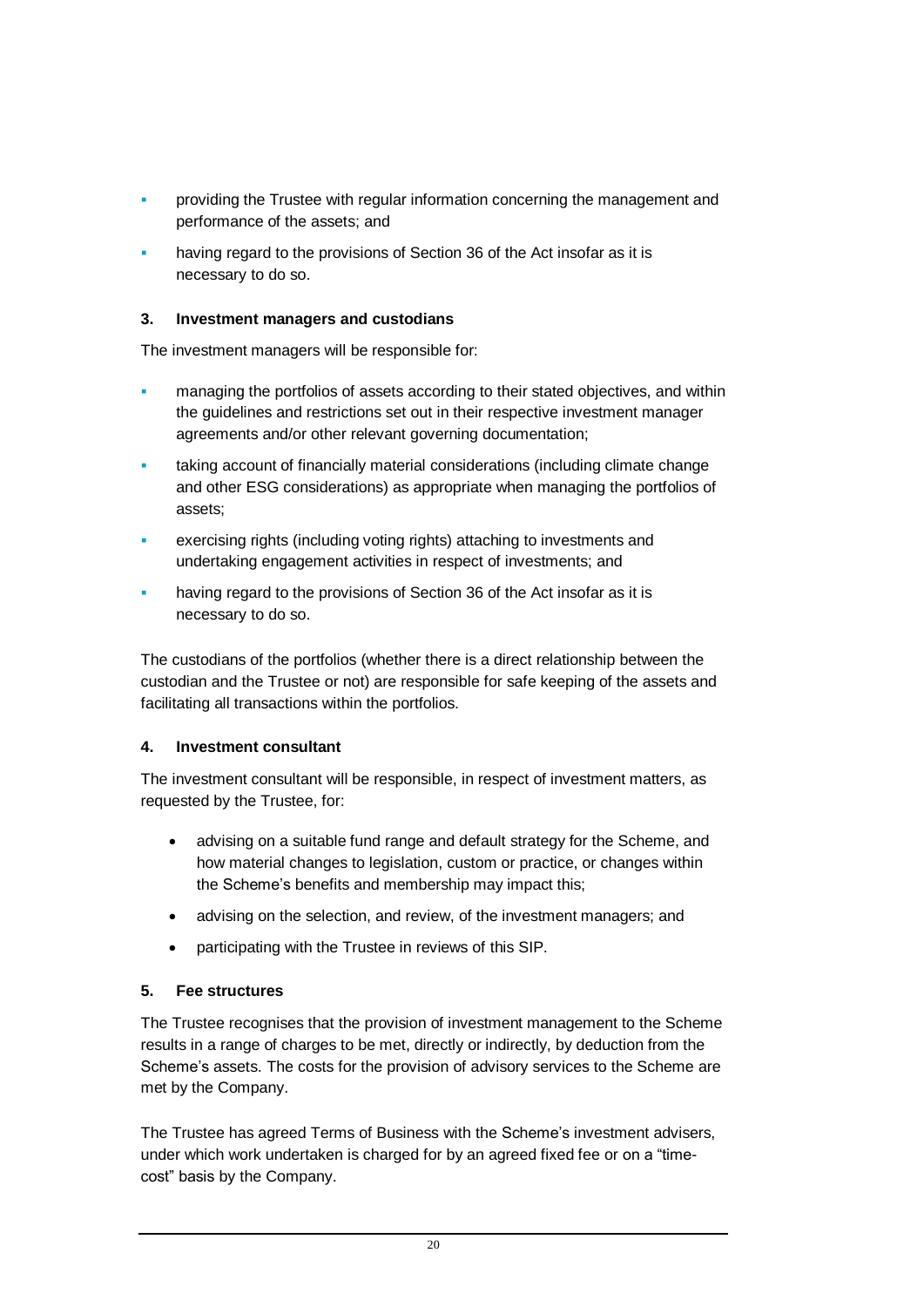The investment managers and platform provider receive fees calculated by reference to the market value of assets under management. The fee rates are believed to be consistent with the managers' general terms for institutional clients and are considered by the Trustee to be reasonable when compared with those of other similar providers.

The costs for the provision of administration services to the Scheme are met by the Company.

The fee structure used in each case has been selected with regard to existing custom and practice, and the Trustee's view as to the most appropriate arrangements for the Scheme. However, the Trustee will consider revising any given structure if and when it is considered appropriate to do so.

# **6. Performance assessment**

The Trustee is satisfied, taking into account the external expertise available, that there are sufficient resources to support its investment responsibilities. The Trustee believes that it has sufficient expertise and appropriate training to carry out its role effectively.

It is the Trustee's policy to assess the performance of the Scheme's investments, investment providers and professional advisers from time to time. The Trustee will also carry out periodically an assessment of its own effectiveness as a decisionmaking body and will decide how this may then be reported to members.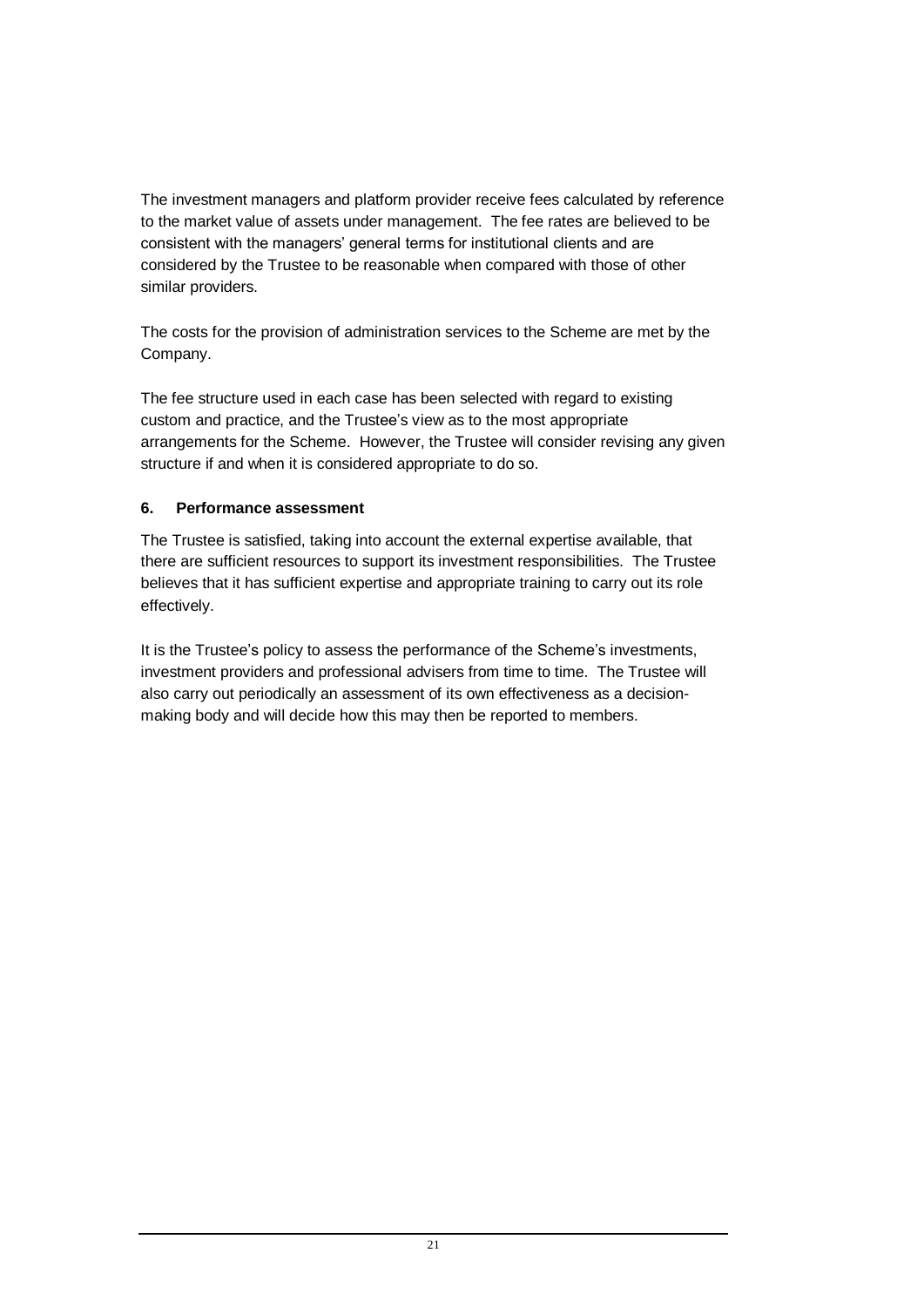### *Policy towards risk, risk measurement and risk management*

The Trustee considers that there are a number of different types of investment risk that are important for the Scheme. These include, but are not limited to:

# **1. Risk of inadequate returns**

As members' benefits are dependent on the investment returns achieved, it is important that investment options are available which can be expected to produce adequate real returns over the longer term. Accordingly, equity funds, which are expected to provide positive returns above inflation over the long term, have been made available to members and feature in the growth phase of the default strategy. To reduce the chance of a sharp deterioration in members' benefits close to retirement, the Trustee has provided a default of a lifestyle strategy which automatically combines investments in pre-defined proportions that vary and aim to decrease the level of expected investment risk, towards a member's retirement age.

# **2. Risk from lack of diversification**

This is the risk that failure of a particular investment, or the general poor performance of a given investment type, could materially adversely affect the Scheme's assets. The Trustee believes that the Scheme's default strategy is adequately diversified between different asset classes and within each asset class, and the Self-Select options provide a suitably diversified range for members to choose from. This was a key consideration when determining the Scheme's investment arrangements.

# **3. Investment manager risk**

This is the risk that an investment manager fails to meet its investment objectives. Prior to appointing an investment manager, the Trustee receives written advice from a suitably qualified individual. The Trustee monitors the investment managers on a regular basis.

# **4. Liquidity/marketability risk**

This is the risk that core financial transactions, such as investing members' contributions, are not processed promptly due to lack of liquidity in the investments. The Trustee manages this risk by only using pooled funds with daily dealing within the default strategy and diversifying the default strategy across different types of investment.

# **5. Environmental, social and governance (ESG) risks**

ESG factors are sources of risk to the Scheme's investments, some of which could be financially material, over both the short and longer term. These potentially include risks relating to factors such as climate change, unsustainable business practices, and unsound corporate governance. The Trustee seeks to appoint investment managers who will manage these risks appropriately on their behalf and from time to time reviews how these risks are being managed in practice. Within the equity exposure, the Trustee seeks investment options that address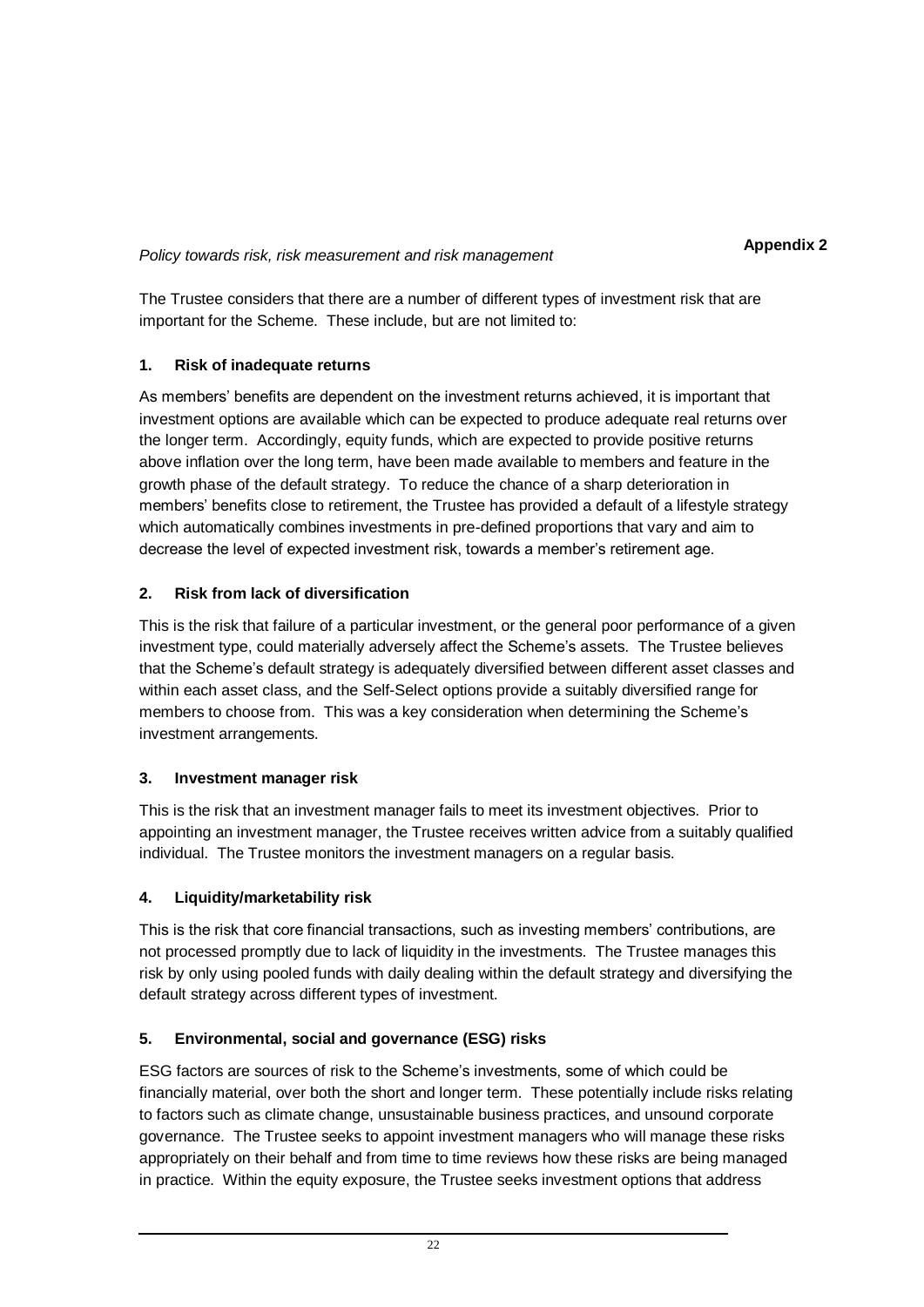these risks and to appoint investment managers who will manage these risks appropriately on their behalf. It regularly reviews how these risks are being managed in practice.

# **6. Risk from excessive charges**

If the investment management charges together with other charges (for example, platform services, transition costs and additional expenses) are excessive then the value of a member's account will be reduced unnecessarily. The Trustee is comfortable that the charges applicable to the Scheme are in line with market practice and it regularly assesses whether these represent good value for members

# **7. Credit risk**

This is the risk that one party to a financial instrument will cause a financial loss for the other party by failing to discharge an obligation. The Scheme is subject to credit risk because it invests in bonds via pooled funds. The Trustee manages its exposure to credit risk by only investing in pooled funds that have a diversified exposure to different credit issuers. The Scheme invests in some funds which invest in bonds that are classified as both "investment grade" and "non-investment grade" – the latter carrying greater credit risk but having a higher yield to compensate investors.

# **8. Interest rate risk**

This is the risk that the fair value or future cash flows of a financial asset will fluctuate because of changes in market interest rates. The Scheme offers funds that invest in bonds via pooled funds. These funds are included in the Annuity Lifestyle, which targets annuity purchase at retirement, since this reduces the volatility of the members' assets relative to annuity prices to give them more certainty. Bond funds are also offered as self-select options to members and may be used by members to diversify against other types of risk.

# **9. Currency risk**

Whilst the majority of the currency exposure of the Scheme's assets is to Sterling, the Scheme is subject to currency risk because some of the Scheme's investments are held in overseas markets.

The Trustee considers the overseas currency exposure in the context of the overall investment strategy and believes that the unhedged currency exposure that remains acts to increase the diversification of the strategy.

# **10. Financial security**

Fidelity, the Scheme's current platform provider, delivers their UK DC Investment Platform via FIL Life Insurance Limited (Fidelity), a UK Financial Conduct Authority ("FCA") authorised Life Insurance Company. Policies issued by Fidelity are covered by the provisions of the Financial Services Compensation Scheme ("FSCS") and the policy holder may be entitled to compensation should Fidelity be unable to meet its obligations.

Under the current FSCS rules, it is understood that any shortfalls from funds into which Fidelity funds are reinsured such as the external managers used by the Scheme, (this will also apply to any future external investment managers) are not covered by the FSCS. Fidelity's liability to its clients is restricted to what is received from underlying fund providers in this circumstance.